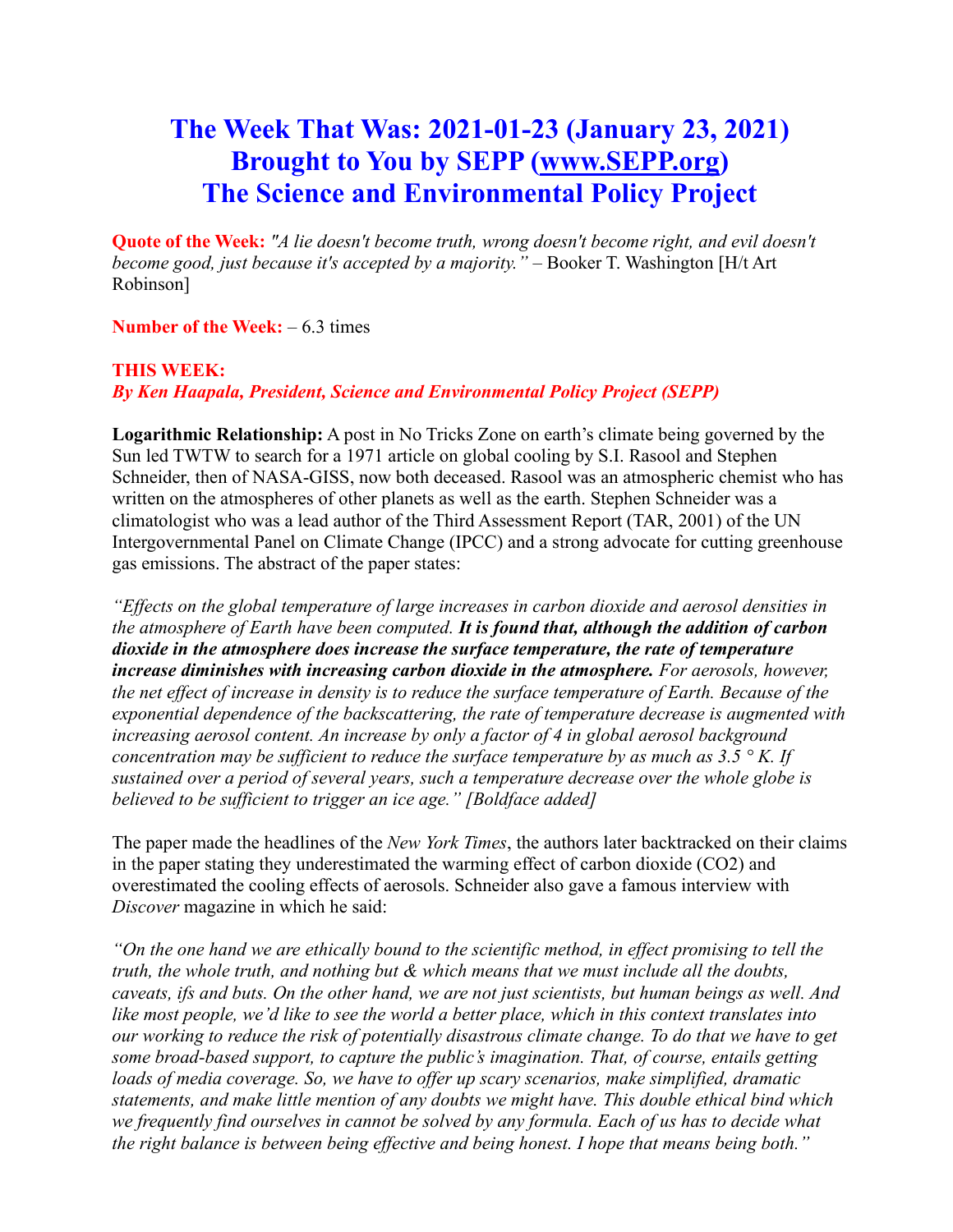Schneider's views on abandoning the scientific method to be effective is a major problem in climate science and some other sciences today. That is one reason why policy makers and the public should discount the term "scientists say" as possibly meaningless. What is meaningful is the evidence.

The first quote shows that the authors and the editors of *Science* Mag realized that decades of laboratory experiments showed that the influence of carbon dioxide on the surface temperatures of the earth is logarithmic. This was in the early 1970s when the fear was that the earth was cooling. By 2001, the fear was that the globe was warming.

Page 6 of the "Summary for Policymakers" of the IPCC's Third Assessment Report (TAR, 2001) shows that the recognized logarithmic relationship – the declining influence of CO2 with greater concentrations – has been replaced. It is now the inverse, an exponential relationship –increasing influence of CO2 with greater concentrations. No supporting physical evidence was offered. But discredited Mr. Mann's hockey-stick was thrown in for good measure. The section is followed by the statement:

*"Concentrations of atmospheric greenhouse gases and their radiative forcing have continued to increase as a result of human activities."*

The IPCC, *Science* Mag, NASA-GISS and other government science organizations conveniently eliminated past concerns of an oncoming ice age and continue to ignore contradicting evidence to assert the popular claim of the day. Is there any reason why the public should believe government scientists who assert dangerous global warming? Or the politicians who claim a climate emergency? See links under Problems in the Orthodoxy,

[https://www.ipcc.ch/site/assets/uploads/2018/02/WG1\\_TAR-FRONT.pdf](https://www.ipcc.ch/site/assets/uploads/2018/02/WG1_TAR-FRONT.pdf) and [https://wattsupwiththat.com/2019/04/11/the-person-who-set-the-stage-for-entire-deception-of](https://wattsupwiththat.com/2019/04/11/the-person-who-set-the-stage-for-entire-deception-of-human-caused-global-warming-agw-stephen-schneider/)[human-caused-global-warming-agw-stephen-schneider/](https://wattsupwiththat.com/2019/04/11/the-person-who-set-the-stage-for-entire-deception-of-human-caused-global-warming-agw-stephen-schneider/) by Tim Ball \*\*\*\*\*\*\*\*\*\*\*\*\*\*\*\*\*\*\*

**Radiation Transfer:** As discussed in recent TWTWs, physicists such as William Happer, who specializes in Atomic, Molecular and Optical physics (AMO), which deals with the greenhouse effect, call the specific topic radiation transfer, not radiative forcing as the IPCC calls it. Also, the IPCC and its followers ignore the tremendous benefits of the greenhouse effect. Without it, the planet would not support complex life, perhaps except for geothermal vents. Certainly, land masses would be too cold at night to support plant life and animal life that depends on it.

This knowledge of the tremendous benefits of the greenhouse effect is ignored by those who claim carbon dioxide is causing dangerous warming, even though it was established around 1860 with experiments by John Tyndall who showed different greenhouse gases have different properties in absorbing radiant energy (heat). This was a landmark in the history of absorption spectroscopy of gases. Tyndall demonstrated and quantified that visually transparent gases absorb and emit infrared energy. If the goal of the IPCC and its followers is to show the warming effects of CO2, they are using the wrong field of physics.

The high-resolution transmission molecular absorption database (HITRAN) is a molecular spectroscopic database used to simulate and analyze the transmission and emission of light in gaseous media, with an emphasis on planetary atmospheres. Using the HITRAN database, Wijngaarden & Happer and Howard Hayden have shown the effectiveness of CO2 in blocking infrared transmission of energy transmission from the surface to space declines significantly even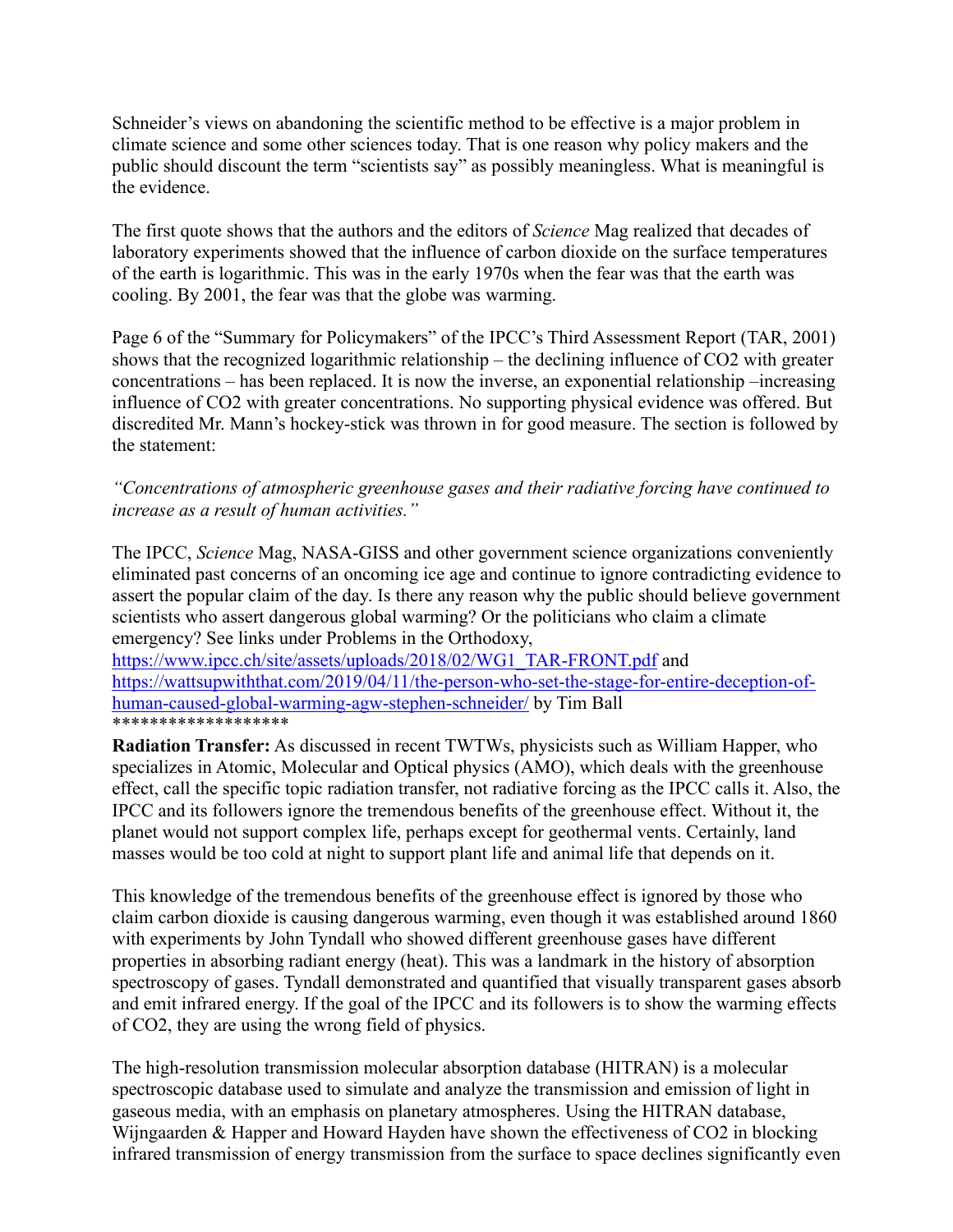when CO2 concentration reaches about 100 parts per million (ppm) (a concentration below the IPCC-asserted "pre-industrial level" of 280 ppm). Further, CO2 blocks only a rather narrow range of infrared energy. Organizations that ignore the rather narrow limits of CO2 blocking of infrared radiation are ignoring the scientific method and are not engaged in science, regardless of name.

Paul Homewood posted on his website, in two parts, a study by physicist David Coe who for the past 20 years has been developing a range of sensors for the monitoring of gaseous emissions to atmosphere using infra-red absorption spectroscopy. Coe uses the HITRAN database and concludes:

*"CO2 levels of 3000ppm* [parts per million, currently the CO2 level is about 410 ppm] *will only raise temperatures by a further 1.5K. These temperature increases are in fact well within natural variations seen in the past, including the medieval warm period and the little ice age of some 300 years ago.*

*"The possibility of positive feedback from water vapour is discounted by the simple fact that the H2O spectrum is incapable of absorbing significant further amounts of radiated energy and the modest increase in temperature due to increasing CO2 levels is unable to deliver any significant increase in H2O concentration due to the specific relationship of H2O saturation vapour pressure and temperature. It would take an increase in temperature of 10 deg C to double the mean H2O atmospheric concentration, and that doubling would only result in a temperature increase of 2 deg C."*

*"The 'greenhouse effect'is dominated by the absorption spectrum of H2O with a little help from CO2. At current concentrations of both gases, it is inconceivable that further increases in concentrations will lead to any significant warming. Increasing CO2 concentration to 3000ppm and doubling the mean H2O level to 2% would result in a global temperature increase of 3.4K.*

*"In short, there is no climate emergency, at least due to 'greenhouse gases'."*

An addendum posted a week later deals with problems from using the concept of "equilibrium climate sensitivity." Using this concept requires a large set of assumptions that may be refuted. A major issue is what happens if water vapor changes (the dominant greenhouse gas).

Coe presents numerous tables of calculations for concentrations of CO2 between 0 and 3000 ppm and concentrations of water vapor (H2O) ranging from 0% to 4% of the atmosphere. He added a number of calculations for climate sensitivity, not "equilibrium climate sensitivity." Coe concludes:

*"In producing these results no assumptions have been made about the mechanisms of heat transfer within the atmosphere, other than the fraction of absorbed outgoing IR radiation that remains with the earth/atmosphere lies between 0.4 and 0.6. Values outside this range result in unreasonable equilibrium earth temperatures.*

*"These results are totally at odds with the IPCC version of climate sensitivity ranging between 1.5 and 5deg C and suggest quite clearly that CO2 is not, repeat not, a significant driver of global warming and climate change."* [Boldface added]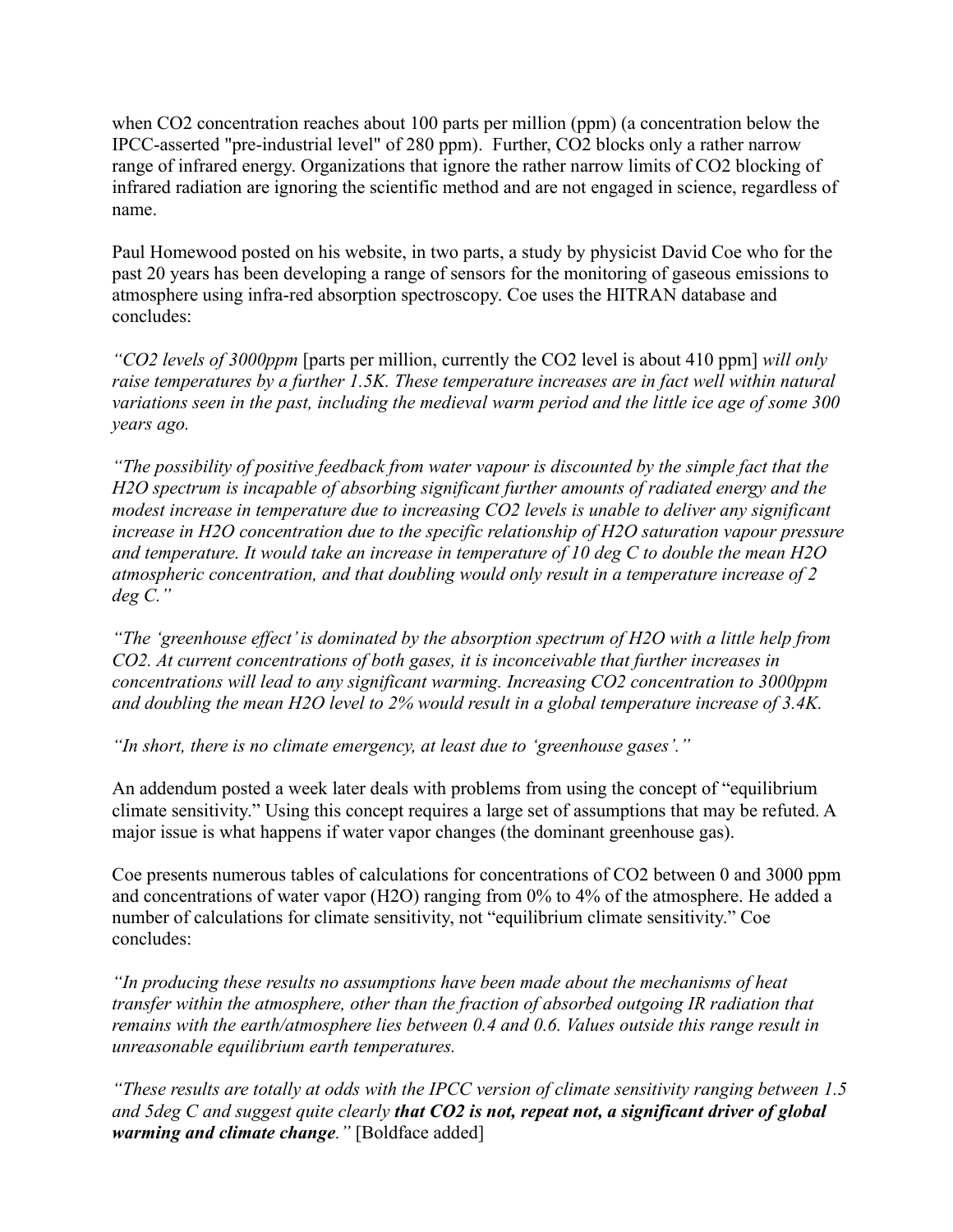In his Figure # 1 (not shown here) Coe plots the Atmospheric IR (infrared) Absorptivity change with CO2 concentrations changing from 0 to 3000 ppm and atmospheric water vapor at 0%, 0.1%, 0.25%, 0.5%, 1.0%, 2.0% and 4.0%. As suggested in the Hayden paper using calculations from Wijngaarden & Happer, at concentrations of CO2 above 100 ppm the influence of CO2 on temperatures quickly flattens out. There is little change in influence going from 500 ppm to 1000 ppm or above. Those claiming "runaway warming" on earth have no basis for their speculation. See links under Challenging the Orthodoxy. \*\*\*\*\*\*\*\*\*\*\*\*\*\*\*\*\*\*\*

**Climate Sensitivity:** Fortunately, Coe added the addendum giving specific calculations for a range of CO2 and H2O values. Pursuing climate sensitivity by using models is like hitting a barn with an arrow then drawing a target around it. It is whatever the modeler seeks. As stated above, Schneider quickly adjusted his values for CO2 and aerosols depending on the direction the wind is blowing. Is it an ice age or global warming?

Last week TWTW discussed the Climate Change Information Brief by Christopher Essex: "Can Computer Models Predict Climate?" When discussing the current fad of "ensemble averaging" he writes:

*"The average over these is presented as the future. It seems technical, but in terms of the future it is something like the difference between, 'You will meet a tall handsome stranger,' and 'you may or may not meet an average person.' Forecasts like that are difficult to falsify.*

*"The depth of difficulty of the scientific problem is obscured by the machinery inherited from the radiative-convective-model picture originating in the 60's, which is peculiarly imposed on modern models. We imagine in accordance with radiative-convective model thinking that an integral over a temperature field (temperature index) is proportional to an integral over the radiation field (changes in infrared* [absorbing] *gas amounts). The constant of proportionality is known as the 'climate sensitivity.' Much effort has gone into determining its 'correct' value in the context of climate models. But such a relationship implies that these integrals can be related to each other in a function, which can ignore the underlying meteorology. That is, it is a claim of closure, and tantamount to a definition of climate. There is no reason to support this claim in Nature. If this function does not exist, neither does climate sensitivity, and the models that conform to this picture are falsified.*" [Boldface added] See links under Challenging the Orthodoxy. \*\*\*\*\*\*\*\*\*\*\*\*\*\*\*\*\*\*

**Bandwagon Science:** Last week TWTW asked the question what to call the thousands of papers that seem scientific but have highly questionable assumptions that are not tested or ignore physical evidence that the researcher or supporting entity wishes to mask. Richard Courtney's term Bandwagon Science appears appropriate. The bandwagon fallacy is a form of *Argumentum ad populum*, an appeal to a common belief or to the masses. For example, "97% of scientists believe…."

A great example appeared in "Science Advances" put out by *Science* Mag. The effort is to find examples in history where high levels of CO2 coincided with high temperatures to claim the CO2 was the cause of high temperatures. This one covered the Cenozoic Era which started about 66 million years ago after a great extinction wiped out three-quarters of the plant and animal species on Earth, the K–Pg extinction event.

Since the beginning of the Cenozoic Era, the earth experienced significant periods of warming and cooling and CO2 dropped significantly from about 3000 ppm to about 180 ppm during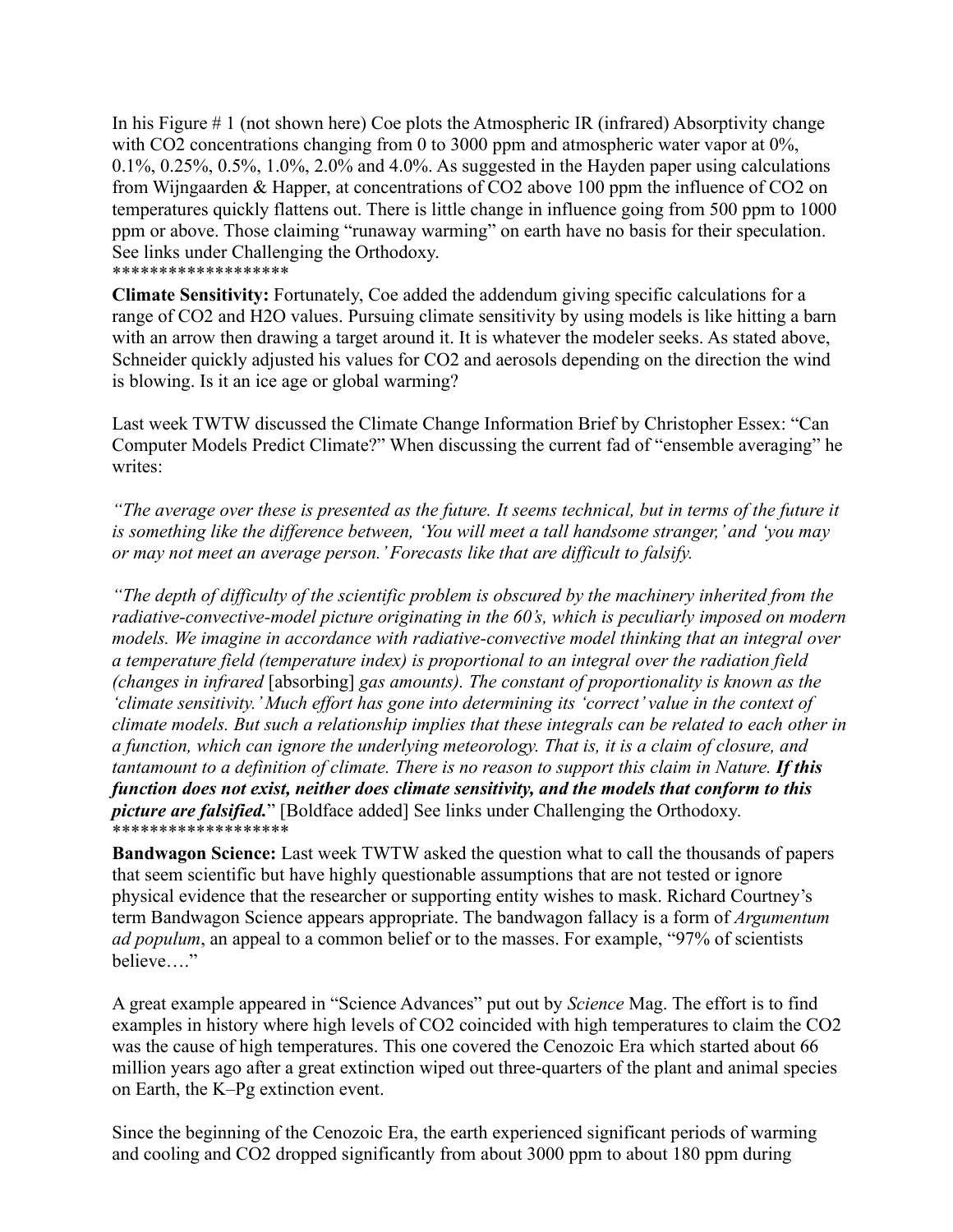glaciation periods in the current Quaternary Period, an ice age starting about 2.6 million years ago.

Rather than presenting current observations of the greenhouse effect in the atmosphere, where it occurs, *Science* Mag is focused on speculating what the climate was like 66 million years ago when the *Pakicetus*, the probable ancestor of whales, such as the blue whale, walked on land on all fours. There is no way to realistically apply whatever value the research indicates for CO2 and temperatures to today's earth. See links under Defending the Orthodoxy – Bandwagon Science \*\*\*\*\*\*\*\*\*\*\*\*\*\*\*\*\*\*\*

**Urban Heat Island Effect:** Writing in WUWT, Andy May brings attention to a new paper by Nicola Scafetta in *Climate Dynamics*, "Detection of non‐climatic biases in land surface temperature records by comparing climatic data and their model simulations." The Urban Heat Island Effect (UHI) is largely discounted by the IPCC. Scafetta points out that from 1950 to 2020 the world's population tripled, going from 2.5 billion to 7.5 billion, an increase of 5 billion. Given that surface measurement instruments are largely located near population centers, this increase has to have a significant impact on measurements, particularly in areas undergoing urbanization. The only temperature-measuring system that averages over the entire earth, giving no excess weight to urban areas is the satellite system.

Urbanization is a major issue in the developing world. Prior to his death Fred Singer was convinced that locating many instruments near airports was influencing the measurements because the land around airports was being developed, also resulting in an increase in UHI. See links under Measurement Issues -- Surface \*\*\*\*\*\*\*\*\*\*\*\*\*\*\*\*\*\*\*

**Change in Administrations:** No doubt, some of those who joined the Trump Administration to foster an open debate on how increasing CO2 increases the greenhouse effect are frustrated by the experience. He appeared as erratic as wind power. The American public deserves an independent investigation of the strengths and limits to the claims that carbon dioxide is causing dangerous global warming. The Trump Administration was not willing to provide one. The Biden Administration probably won't. The demand by some Senators to review the science used to justify the Paris Agreement is a positive step, but one that will likely fail.

Biden has made clear that he is rejoining the Paris Agreement. At this time, the terms are not clear. It is important to remember that the Paris Agreement is an executive agreement, not a treaty. According to Article II, Section 2 of the US Constitution:

#### *"He* [The President] *shall have Power, by and with the Advice and Consent of the Senate, to make Treaties, provided two thirds of the Senators present concur;"*

In the US, a treaty has the force of law, an executive agreement does not. Obama danced around the issue of was it an agreement or a treaty? Yet, Obama made last minute changes assuring it was an agreement so he would not have to send it to the Senate for approval.

Given Biden's climate team, no doubt they will pretend it is a treaty when it's convenient for them. They will pretend they use the correct field of physics when they do not; they will pretend they use the correct databases to establish evidence of dangerous global warming when the databases do not; they will pretend that the models they use establish dangerous global warming when the models do not. They will pretend the resulting work is rigorous science when it is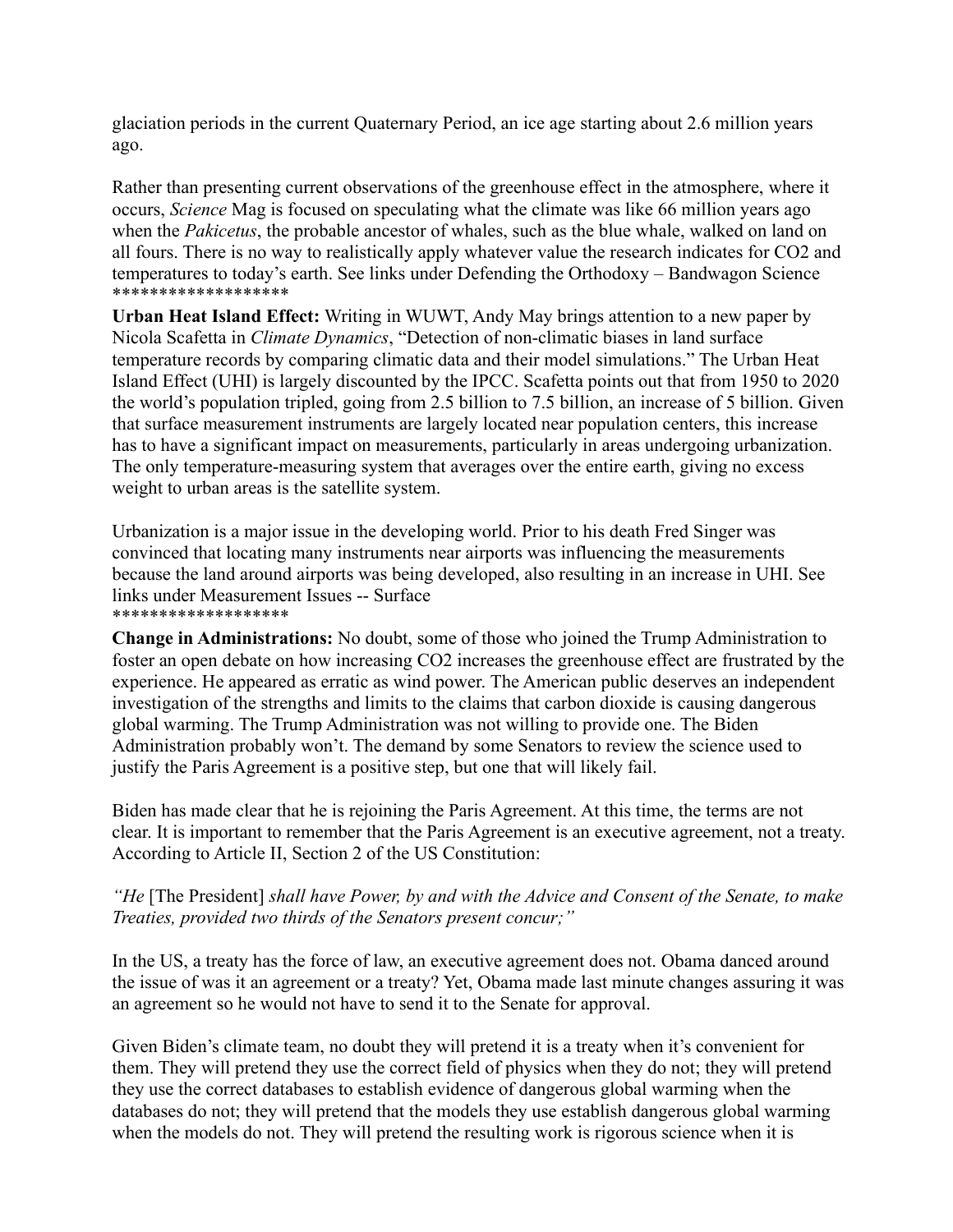deficient speculation. It is questionable whether the team understands the difference between science and science fiction.

Given what has happened in the past, the finger pointing and personal attacks against those who dare stand up and demonstrate deficiencies in the claims of a climate crisis will only intensify, not diminish. But this has been part of the history of the US, and the schoolyard name-calling is minor when compared to what occurred in the effort to abolish slavery in some states and limit it in territories before the Civil War.

\*\*\*\*\*\*\*\*\*\*\*\*\*\*\*\*\*\*\*

**Number of the Week: 6.3 times.** According to the calculations by David Coe, using the HITRAN data base that is well established and verified, an increase in atmospheric CO2 from current levels of about 410 ppm to 3000 ppm will increase temperatures by about 1.5 K (ºC), well within the range since the Little Ice Age. The increase in CO2 concentrations will be 6.3 times the current level. A warming of 1.5 K since 1880 is the latest number the UN and other organizations are claiming to be a climate crisis. To get to 3000 ppm, massive volcanoes will have to erupt, creating a real crisis. See links under Challenging the Orthodoxy and <https://www.un.org/en/sections/issues-depth/climate-change/>

### **NEWS YOU CAN USE:**

#### *Science: Is the Sun Rising?*

#### **Japanese Climate Scientist Kyoji Kimoto: "Climate Change Governed By The Sun", CO2 Lesser Role!**

By guest author Kyoji Kimoto, No Tricks Zone, Jan 22, 2021 [https://notrickszone.com/2021/01/22/japanese-climate-scientist-kyoji-kimoto-climate-change](https://notrickszone.com/2021/01/22/japanese-climate-scientist-kyoji-kimoto-climate-change-governed-by-the-sun-co2-lesser-role/)[governed-by-the-sun-co2-lesser-role/](https://notrickszone.com/2021/01/22/japanese-climate-scientist-kyoji-kimoto-climate-change-governed-by-the-sun-co2-lesser-role/)

*[SEPP Comment: Does solar activity influence the jet stream? In periods of low solar activity causing large variation in the jet stream and in periods of high activity causing periods of small variation?]*

#### *Commentary: Is the Sun Rising?*

**Exploring the Solar Wind With A New View of Small Sun Structures** By Sarah Frazier, WUWT, Jan 19, 2021 [https://www.nasa.gov/feature/goddard/2021/exploring-the-solar-wind-with-a-new-view-of-small](https://www.nasa.gov/feature/goddard/2021/exploring-the-solar-wind-with-a-new-view-of-small-sun-structures)[sun-structures](https://www.nasa.gov/feature/goddard/2021/exploring-the-solar-wind-with-a-new-view-of-small-sun-structures)

#### *Censorship*

**Deus ex digital machina** By Charles Battig, CFACT, Jan 20, 2021 <https://www.cfact.org/2021/01/20/deus-ex-digital-machina/>

#### *Challenging the Orthodoxy -- NIPCC*

#### **Climate Change Reconsidered II: Physical Science**

Idso, Carter, and Singer, Lead Authors/Editors, Nongovernmental International Panel on Climate Change (NIPCC), 2013 <https://www.heartland.org/media-library/pdfs/CCR-II/CCR-II-Full.pdf> *Summary*: [https://www.heartland.org/\\_template-assets/documents/CCR/CCR-II/Summary-for-](https://www.heartland.org/_template-assets/documents/CCR/CCR-II/Summary-for-Policymakers.pdf)[Policymakers.pdf](https://www.heartland.org/_template-assets/documents/CCR/CCR-II/Summary-for-Policymakers.pdf)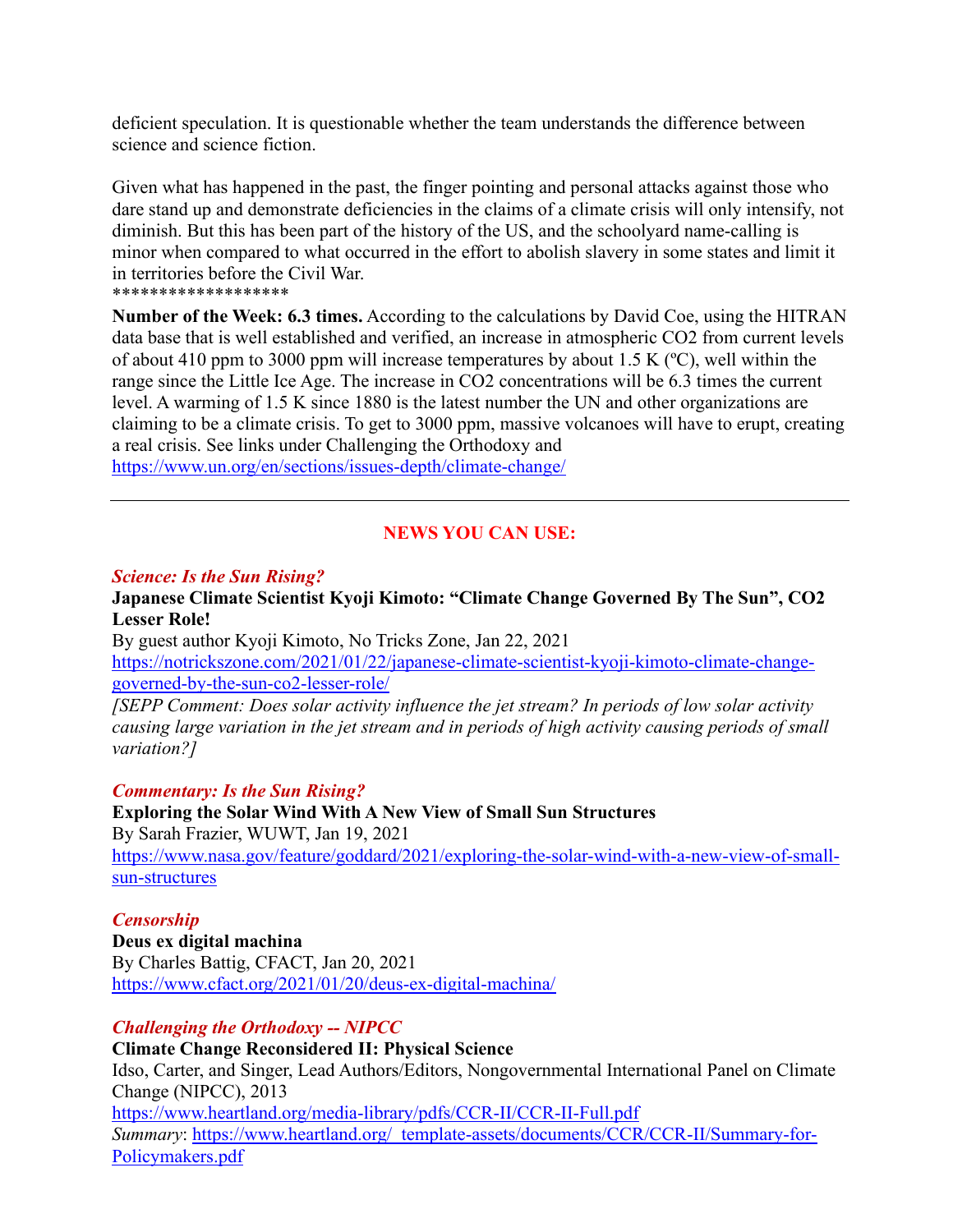#### **Climate Change Reconsidered II: Biological Impacts**

Idso, Idso, Carter, and Singer, Lead Authors/Editors, Nongovernmental International Panel on Climate Change (NIPCC), 2014 <http://climatechangereconsidered.org/climate-change-reconsidered-ii-biological-impacts/> *Summary*:<https://www.heartland.org/media-library/pdfs/CCR-IIb/Summary-for-Policymakers.pdf>

#### **Climate Change Reconsidered II: Fossil Fuels**

By Multiple Authors, Bezdek, Idso, Legates, and Singer eds., Nongovernmental International Panel on Climate Change, April 2019 <http://store.heartland.org/shop/ccr-ii-fossil-fuels/> Download with no charge: [http://climatechangereconsidered.org/wp-content/uploads/2019/01/Climate-Change-](http://climatechangereconsidered.org/wp-content/uploads/2019/01/Climate-Change-Reconsidered-II-Fossil-Fuels-FULL-Volume-with-covers.pdf)[Reconsidered-II-Fossil-Fuels-FULL-Volume-with-covers.pdf](http://climatechangereconsidered.org/wp-content/uploads/2019/01/Climate-Change-Reconsidered-II-Fossil-Fuels-FULL-Volume-with-covers.pdf)

#### **Why Scientists Disagree About Global Warming**

The NIPCC Report on the Scientific Consensus By Craig D. Idso, Robert M. Carter, and S. Fred Singer, Nongovernmental International Panel on Climate Change (NIPCC), Nov 23, 2015 <http://climatechangereconsidered.org/> Download with no charge: <https://www.heartland.org/policy-documents/why-scientists-disagree-about-global-warming>

### **Nature, Not Human Activity, Rules the Climate**

S. Fred Singer, Editor, NIPCC, 2008 [http://www.sepp.org/publications/nipcc\\_final.pdf](http://www.sepp.org/publications/nipcc_final.pdf)

#### **Global Sea-Level Rise: An Evaluation of the Data**

By Craig D. Idso, David Legates, and S. Fred Singer, Heartland Policy Brief, May 20, 2019 [https://www.heartland.org/\\_template-assets/documents/publications/SeaLevelRiseCCRII.pdf](https://www.heartland.org/_template-assets/documents/publications/SeaLevelRiseCCRII.pdf)

#### *Challenging the Orthodoxy*

**The IR absorptive characteristics of "greenhouse" gases–David Coe** By Paul Homewood, Not a Lot of People Know That, Jan 17, 2021 [https://notalotofpeopleknowthat.wordpress.com/2021/01/17/the-ir-absorptive-characteristics-of](https://notalotofpeopleknowthat.wordpress.com/2021/01/17/the-ir-absorptive-characteristics-of-greenhouse-gases-david-coe/)[greenhouse-gases-david-coe/](https://notalotofpeopleknowthat.wordpress.com/2021/01/17/the-ir-absorptive-characteristics-of-greenhouse-gases-david-coe/) Link to full paper: CO2 The Miracle Molecule By David Coe, Physicist, Accessed Jan 22, 2021 [https://notalotofpeopleknowthat.files.wordpress.com/2021/01/co2-the-miracle-molecule-](https://notalotofpeopleknowthat.files.wordpress.com/2021/01/co2-the-miracle-molecule-22637.pdf)[22637.pdf](https://notalotofpeopleknowthat.files.wordpress.com/2021/01/co2-the-miracle-molecule-22637.pdf)

**The IR absorptive characteristics of "greenhouse" gases– Addendum -David Coe** By David Coe, Not a Lot of People Know That, Jan 22, 2021 [https://notalotofpeopleknowthat.wordpress.com/2021/01/22/the-ir-absorptive-characteristics-of](https://notalotofpeopleknowthat.wordpress.com/2021/01/22/the-ir-absorptive-characteristics-of-greenhouse-gases-addendum-david-coe/)[greenhouse-gases-addendum-david-coe/](https://notalotofpeopleknowthat.wordpress.com/2021/01/22/the-ir-absorptive-characteristics-of-greenhouse-gases-addendum-david-coe/)

#### **Longwave Radiation & The Arctic**

By Paul Homewood, Not a Lot of People Know That, Jan 20, 2021 <https://notalotofpeopleknowthat.wordpress.com/2021/01/20/longwave-radiation-the-arctic/>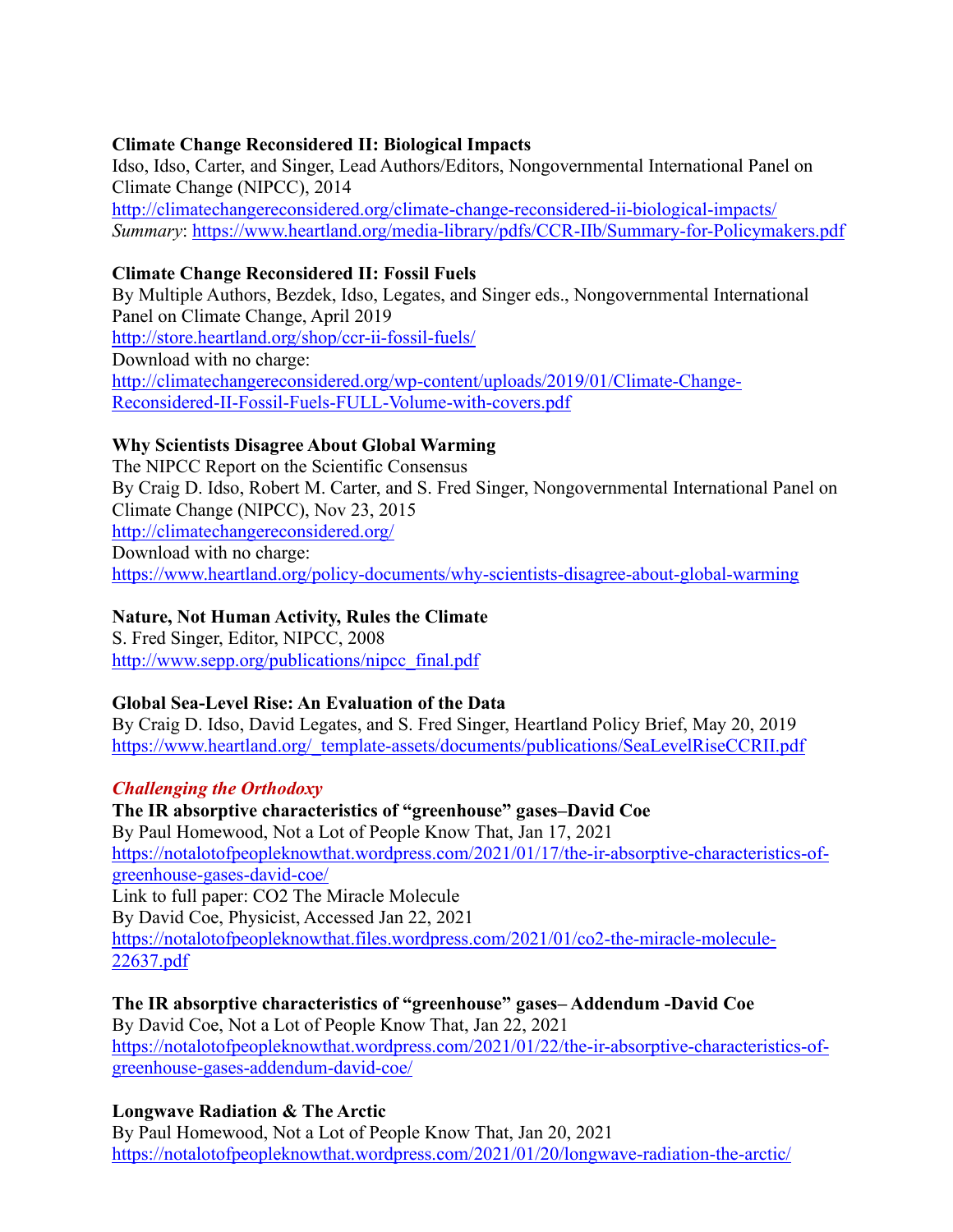*[SEPP Comment: Comments on "Radiation Transfer" by William Happer of the Climate Change Information Briefs.]*

### **Can Computer Models Predict Climate?**

By Christopher Essex, Climate Change Information Brief, Accessed Jan 22, 2012 [https://notalotofpeopleknowthat.files.wordpress.com/2021/01/can-computer-models-predict](https://notalotofpeopleknowthat.files.wordpress.com/2021/01/can-computer-models-predict-climate-1.pdf)[climate-1.pdf](https://notalotofpeopleknowthat.files.wordpress.com/2021/01/can-computer-models-predict-climate-1.pdf)

#### **Proof Of Warmer Earlier Climate! Swiss Geologist Studies 10,800-Year Old Tree Trunk Under Alps Glacier**

By P Gosselin, No Tricks Zone, Jan 17, 2021 [https://notrickszone.com/2021/01/17/proof-of-warmer-earlier-climate-swiss-geologist-studies-](https://notrickszone.com/2021/01/17/proof-of-warmer-earlier-climate-swiss-geologist-studies-10800-year-old-tree-trunk-under-alps-glacier/)[10800-year-old-tree-trunk-under-alps-glacier/](https://notrickszone.com/2021/01/17/proof-of-warmer-earlier-climate-swiss-geologist-studies-10800-year-old-tree-trunk-under-alps-glacier/) *[SEPP Comment: Will those who cry CO2-caused global warming ignore how it grew there?]*

### **The Natural Warming Of The Global Oceans-Bob Tisdale**

By Paul Homewood, Not a Lot of People Know That, Jan 17, 2021 [https://notalotofpeopleknowthat.wordpress.com/2021/01/17/the-natural-warming-of-the-global](https://notalotofpeopleknowthat.wordpress.com/2021/01/17/the-natural-warming-of-the-global-oceans-bob-tisdale/)[oceans-bob-tisdale/](https://notalotofpeopleknowthat.wordpress.com/2021/01/17/the-natural-warming-of-the-global-oceans-bob-tisdale/)

"Worldwide sea surface temperature trends since 1980 show no correlation with GHGs "Instead they exhibit a series of step changes up, which follow the major El Nino events of 1982/83, 1987/88 and 1997/98."

#### **Bob Tisdale – Part 2**

By Paul Homewood, Not a Lot of People Know That, Jan 18, 2021 <https://notalotofpeopleknowthat.wordpress.com/2021/01/18/bob-tisdale-part-2/> "It is of particular relevance from 8 minutes in, where Bob discusses why most historical ocean heat data is utterly worthless, and how even the ARGO data has been tampered with:"

### **Fake Invisible Catastrophes and Threats of Doom**

If you read one book on climate change, let it be this one By Christopher Monckton of Brenchley, WUWT, Jan 20, 2021 <https://wattsupwiththat.com/2021/01/20/fake-invisible-catastrophes-and-threats-of-doom/> *[SEPP Comment: Review of book authored by Patrick Moore.]*

### **Measuring Old Corals & Coral Reefs (Part 2)**

By Jennifer Marohasy, Her Blog, Jan 20, 2021

<https://jennifermarohasy.com/2021/01/measuring-old-corals-coral-reefs-part-2/>

"I actually think that there are major problems with the methodology used by Professor Hughes to decide on the state of our coral reefs. I think it inappropriate to attempt to categorise the state of corals from such a high altitude, from more than 100 metres away. I think that the professor should be getting in, and under, the water."

*[SEPP Comment: Comparing what an alarmist sees from an airplane to what actually exists!]*

#### *Defending the Orthodoxy – Bandwagon Science*

**Climate and carbon cycle trends of the past 50 million years reconciled** Press Release by University of Hawaii at Manoa, Jan 22, 2021 [H/t Bernie Kepshire] <https://phys.org/news/2021-01-climate-carbon-trends-million-years.html>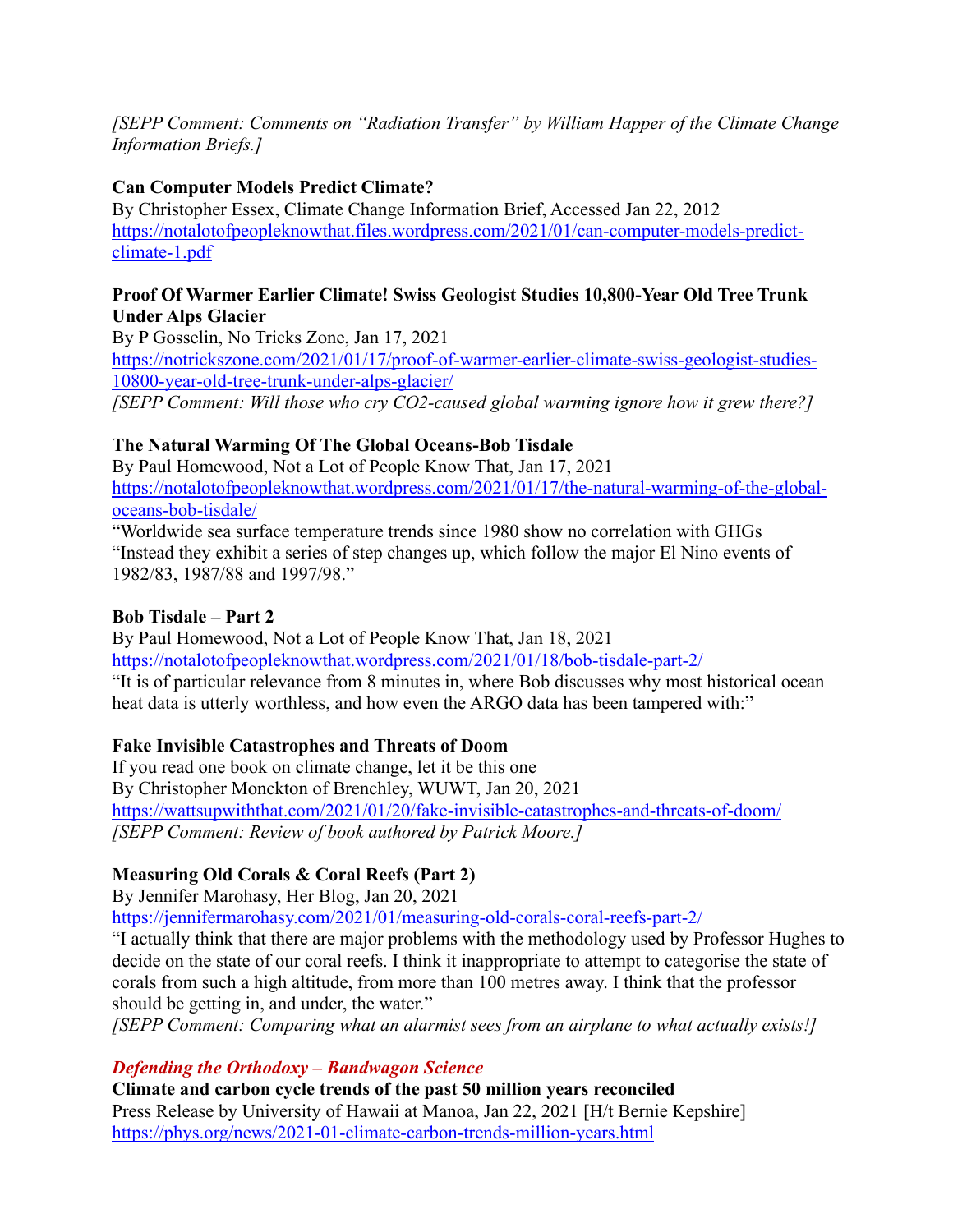Link to paper: Reconciling atmospheric CO2, weathering, and calcite compensation depth across the Cenozoic By Nemanja Komar\* and Richard E. Zeebe, Science Advances, Jan 22, 2021 <https://advances.sciencemag.org/content/7/4/eabd4876>

### **Human activity behind nearly all warming: study**

By Patrick Galley, Paris (AFP) Jan 18, 2021

[https://www.terradaily.com/reports/Human\\_activity\\_behind\\_nearly\\_all\\_warming\\_study\\_999.html](https://www.terradaily.com/reports/Human_activity_behind_nearly_all_warming_study_999.html) "The researchers examined 13 different climate models to simulate expected temperature changes under three main scenarios: one in which just aerosol affected temperature, one where only natural forcings occurred, and another where greenhouse gas emissions are factored in." No link to paper

### **Scientists say (4)**

By John Robson, Climate Discussion Nexus, Jan 20, 2021 <https://climatediscussionnexus.com/2021/01/20/scientists-say-4/>

### *Questioning the Orthodoxy*

### **4 Weird Things About the Climate Summit**

By Donna Laframboise, Big Picture News, Jan 20, 2021

<https://nofrakkingconsensus.com/2021/01/20/4-weird-things-about-the-climate-summit/>

"UN bureaucrats perch up there in the clouds, atop pedestals, insisting they know best. They have no skin in the game. When things turn to dust, they shrug their shoulders and hop over to the next job.

"Since they can never be held accountable for the damage they inflict, it will always be a bad idea to place our future in their hands."

*[SEPP Comment: Apparently, Global Center for Excellence on Adaptation was not an excellent idea. Now it is just the Global Center on Adaptation. But the bad ideas still remain.]*

### **Trofim Lysenko Looks Down and Smiles**

By Alistair Crooks, Quadrant Online, Jan 23, 2021 <https://quadrant.org.au/opinion/doomed-planet/2021/01/trofim-lysenko-looks-down-and-smiles/>

#### *After Paris!*

**Biden's Return to Paris Climate Blunders Will Benefit Beijing** By Larry Bell, Newsmax, Jan 19, 2021 [Biden's Return to Paris Climate Blunders Will Benefit Beijing | Newsmax.com](https://www.newsmax.com/larrybell/epa-xijinping-mccarthy/2021/01/19/id/1006285/)

### **Republicans call for Senate review before U.S. re-enters Paris climate deal**

By Valerie Volcovici, Reuters, Jan 20, 2021 <https://www.reuters.com/article/us-usa-biden-climate-republicans-idUSKBN29P2WF>

#### *Change in US Administrations*

### **Here Are All the Climate Actions Biden Took on Day One**

As expected, the President signed executive orders to rejoin the Paris climate agreement and review Trump-era rollbacks

By Jean Chemnick, E&E News, Via Scientific American, Jan 21, 2021

[https://www.scientificamerican.com/article/here-are-all-the-climate-actions-biden-took-on-day](https://www.scientificamerican.com/article/here-are-all-the-climate-actions-biden-took-on-day-one/)[one/](https://www.scientificamerican.com/article/here-are-all-the-climate-actions-biden-took-on-day-one/)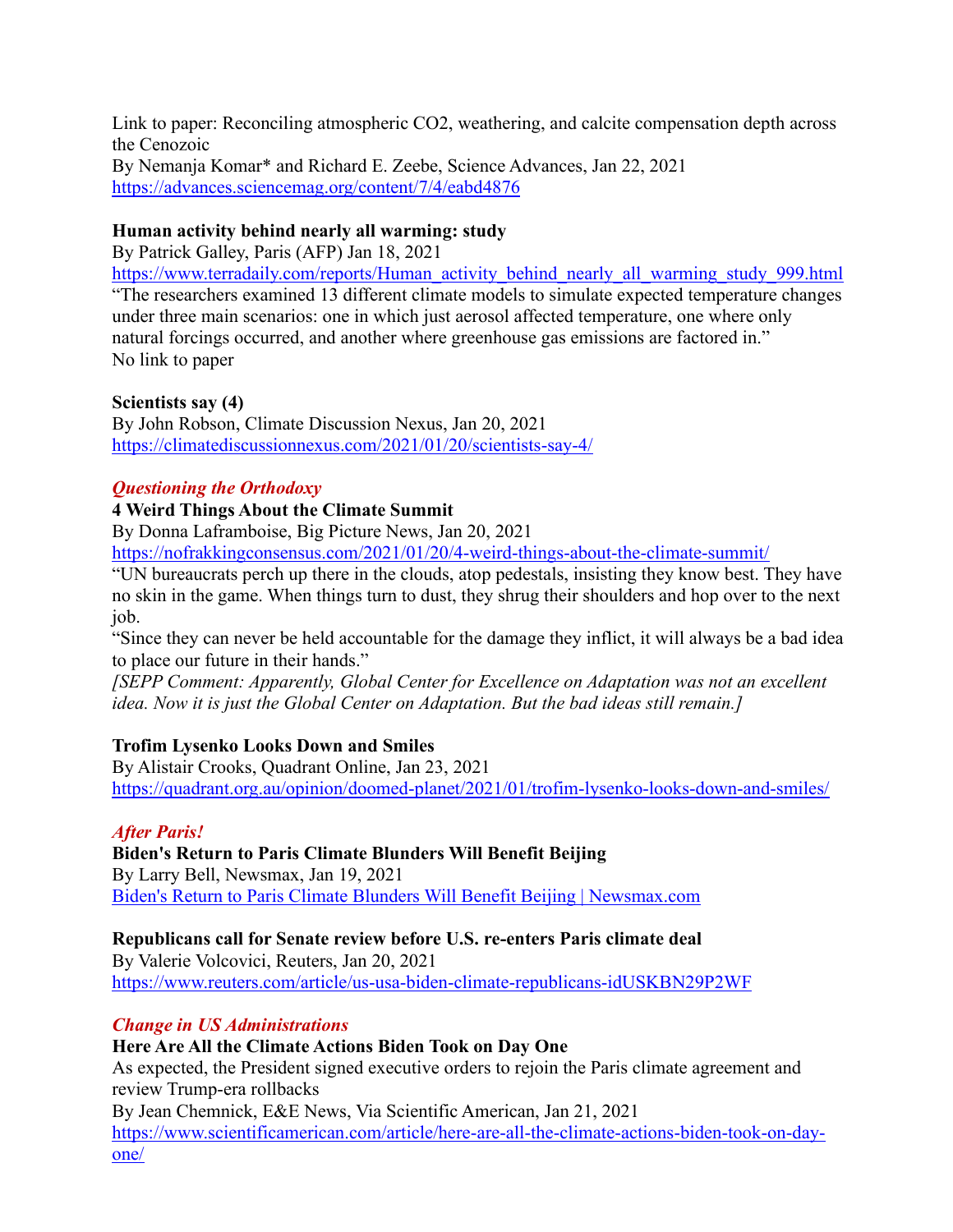#### **Biden's Climate Team: 'Systemic Racism' Is To Blame For Climate Change**

By Ashe Schow, The Daily Wire, Jan 18, 2021 [H/t Bernie Kepshire]

[https://www.dailywire.com/news/bidens-climate-team-systemic-racism-is-to-blame-for-climate](https://www.dailywire.com/news/bidens-climate-team-systemic-racism-is-to-blame-for-climate-change?itm_source=parsely-api?utm_source=cnemail&utm_medium=email&utm_content=011821-news&utm_campaign=position6)[change?itm\\_source=parsely-](https://www.dailywire.com/news/bidens-climate-team-systemic-racism-is-to-blame-for-climate-change?itm_source=parsely-api?utm_source=cnemail&utm_medium=email&utm_content=011821-news&utm_campaign=position6)

[api?utm\\_source=cnemail&utm\\_medium=email&utm\\_content=011821](https://www.dailywire.com/news/bidens-climate-team-systemic-racism-is-to-blame-for-climate-change?itm_source=parsely-api?utm_source=cnemail&utm_medium=email&utm_content=011821-news&utm_campaign=position6) [news&utm\\_campaign=position6](https://www.dailywire.com/news/bidens-climate-team-systemic-racism-is-to-blame-for-climate-change?itm_source=parsely-api?utm_source=cnemail&utm_medium=email&utm_content=011821-news&utm_campaign=position6)

*[SEPP Comment: Systemic – complete? If you believe climate has been stable for billions of years, you can believe anything.]*

**Trump Administration Accomplishments (Part I: 'American Energy Independence')** By Robert Bradley Jr. Master Resource, Jan 19, 2021 [https://www.masterresource.org/trump-donald/trump-administration-accomplishments-part-i-](https://www.masterresource.org/trump-donald/trump-administration-accomplishments-part-i-american-energy-independence/)

[american-energy-independence/](https://www.masterresource.org/trump-donald/trump-administration-accomplishments-part-i-american-energy-independence/)

#### **Trump Administration Accomplishments (Part II: 'Massive Deregulation')**

By Robert Bradley Jr. Master Resource, Jan 20, 2021 <https://www.masterresource.org/trump-energy-plan/trump-administration-deregulation-ii/>

#### *Social Benefits of Carbon Dioxide*

#### **Another New Study Says Warming And CO2-Induced Greening Leads To COOLING Of Land Surface Temperatures**

By Kenneth Richard, No Tricks Zone, Jan 21, 2021 [https://notrickszone.com/2021/01/21/another-new-study-says-warming-and-co2-induced](https://notrickszone.com/2021/01/21/another-new-study-says-warming-and-co2-induced-greening-leads-to-cooling-of-land-surface-temperatures/)[greening-leads-to-cooling-of-land-surface-temperatures/](https://notrickszone.com/2021/01/21/another-new-study-says-warming-and-co2-induced-greening-leads-to-cooling-of-land-surface-temperatures/) Link to latest study: Predominant regional biophysical cooling from recent land cover changes in Europe By Bo Huang, Nature Communications, Feb 26, 2020 <https://www.nature.com/articles/s41467-020-14890-0>

#### *Problems in the Orthodoxy*

**Atmospheric Carbon Dioxide and Aerosols: Effects of Large Increases on Global Climate** By S. I. Rasool, S. H. Schneider, Science, July 9, 1971 <https://science.sciencemag.org/content/173/3992/138>

#### **China's 2020 coal output rises to highest since 2015, undermining climate pledges** By Muyu Xu and Shivani Singh, Reuters, Jan 17, 2021

[https://www.nasdaq.com/articles/chinas-2020-coal-output-rises-to-highest-since-2015](https://www.nasdaq.com/articles/chinas-2020-coal-output-rises-to-highest-since-2015-undermining-climate-pledges-2021-01-17) [undermining-climate-pledges-2021-01-17](https://www.nasdaq.com/articles/chinas-2020-coal-output-rises-to-highest-since-2015-undermining-climate-pledges-2021-01-17)

*[SEPP Comment: One must understand the pledge: If the west succeeds in replacing fossil fuels without severely damaging its economy, China pledged to follow. It the west fails, then the west must try harder.]*

**Climate regulation threatens competitiveness of German auto industry - Deutsche Bank** By Charlotte Nijhuis, Clean Energy Wire, Jan 19, 2021 [H/t GWPF] [https://www.cleanenergywire.org/news/climate-regulation-threatens-competitiveness-german](https://www.cleanenergywire.org/news/climate-regulation-threatens-competitiveness-german-auto-industry-deutsche-bank)[auto-industry-deutsche-bank](https://www.cleanenergywire.org/news/climate-regulation-threatens-competitiveness-german-auto-industry-deutsche-bank)

#### **Climate could pay the price as Europe's nuclear plants age**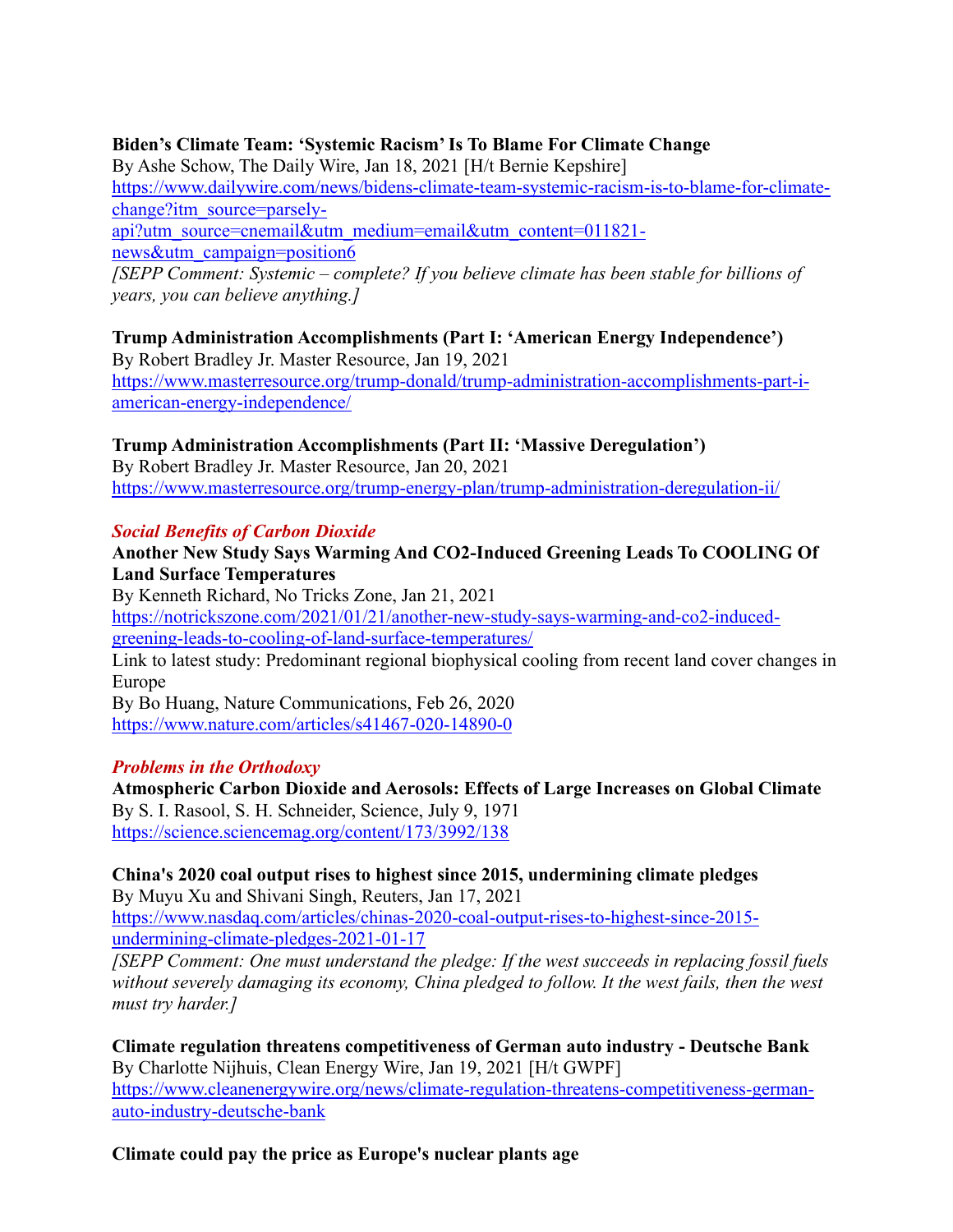By Nina Chestney, Susanna Twidale, Reuters, Dec 21, 2020 [H/t GWPF] <https://www.reuters.com/article/us-europe-nuclearpower-analysis-idUSKBN28V26D>

### *Seeking a Common Ground*

**Committed warming and the pattern effect** By Nic Lewis, Climate Etc. Jan 19, 2021 <https://judithcurry.com/2021/01/19/committed-warming-and-the-pattern-effect/>

### **Global Disasters: A Remarkable Story of Science and Policy Success**

Believe it or Not, Disaster Trends are Moving in a Positive Direction By Roger Pielke Jr., The Honest Broker, Jan 14, 2021 <https://rogerpielkejr.substack.com/p/global-disasters-a-remarkable-story>

### **Can We Save the Planet, Live Comfortably, and Have Children Too?**

By Joel Kotkin & Wendell Cox, Real Clear Energy, Jan 19, 2021 https://www.realclearenergy.org/articles/2021/01/19/can\_we\_save\_the\_planet\_live\_comfortably and have children too 656954.html

### *Science, Policy, and Evidence*

### **[UK] Government ordered to release Net Zero cost calculations**

Press Release by Staff, GWPF, Jan 21, 2021

<https://www.thegwpf.com/government-ordered-to-release-net-zero-cost-calculations/>

"This is a major embarrassment for the Treasury. It appears that it cobbled together a few numbers on the back of an envelope, and simply emailed them off to the Prime Minister without a blush. After Parliament's decision to adopt the Net Zero target without any meaningful scrutiny, and without consideration of the economic and engineering implications, it is becoming clear that the whole project is misgovernance on a historic scale."

#### **The World Needs a Real Investigation Into the Origins of Covid-19**

A team of WHO researchers has arrived in China but won't investigate the possibility that the coronavirus originated in a lab.

By Matt Ridley, Rational Optimist, Jan 16, 2021

<http://www.rationaloptimist.com/blog/a-real-investigation-into-the-origins-of-covid/>

"As a scientist and a science writer, we believe that both natural and lab-based scenarios of Covid-19's origins must be rigorously investigated, not only to avert future pandemics but for the sake of science's reputation. The formal investigation launched by WHO is only taking steps to look into natural origins. That needs to change."

#### *Review of Recent Scientific Articles by CO2 Science*

#### **1,000 Years of Treeline Change in Northwest Finnish Lapland**

Helama, S., Kuoppamaa, M. and Sutinen, R. 2020. Subaerially preserved remains of pine stemwood as indicators of late Holocene timberline fluctuations in Fennoscandia, with comparisons of tree-ring and 14C dated depositional histories of subfossil trees from dry and wet sites. *Review of Palaeobotany and Palynology* 278: 104223. Jan 22, 2022 <http://www.co2science.org/articles/V24/jan/a9.php>

### **Recent Trends in Snow Cover Area in the Chitral River Basin of Pakistan**

Ahmad, S., Israr, M., Liu, S., Hayat, H., Gul, J., Wajid, S., Ashraf, M., Baig, S.U. and Tahir, A.A. 2020. Spatio-temporal trends in snow extent and their linkage to hydro-climatological and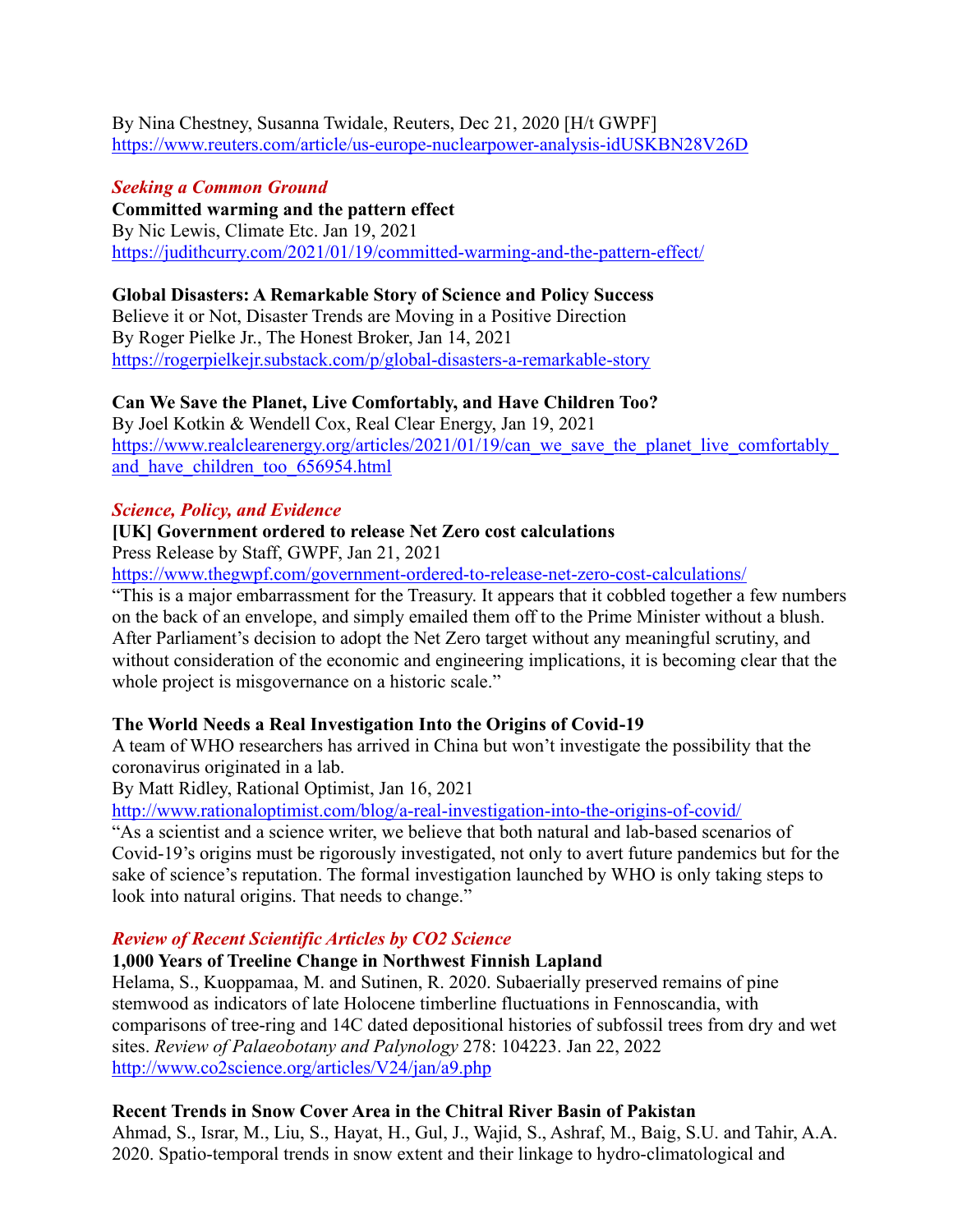topographical factors in the Chitral River Basin (Hindukush, Pakistan). *Geocarto International* 35: 711-734. Jan 20, 2021 <http://www.co2science.org/articles/V24/jan/a8.php>

### *Models v. Observations*

### **Failing Computer Models**

By Paul Homewood, Not a Lot of People Know That, Jan 21, 2021 <https://notalotofpeopleknowthat.wordpress.com/2021/01/21/failing-computer-models/> Link to report: Climate Analysis By Staff, Remote Sensing System, Updated June 30, 2017 [http://www.remss.com/research/climate/#:~:text=The%20RSS%20merged%20lower%20stratosph](http://www.remss.com/research/climate/#:~:text=The%20RSS%20merged%20lower%20stratospheric%20temperature%20data%20product,in%20well-mixed%20greenhouse%20gases%20causes%20by%20human%20activity) [eric%20temperature%20data%20product,in%20well](http://www.remss.com/research/climate/#:~:text=The%20RSS%20merged%20lower%20stratospheric%20temperature%20data%20product,in%20well-mixed%20greenhouse%20gases%20causes%20by%20human%20activity)[mixed%20greenhouse%20gases%20causes%20by%20human%20activity.](http://www.remss.com/research/climate/#:~:text=The%20RSS%20merged%20lower%20stratospheric%20temperature%20data%20product,in%20well-mixed%20greenhouse%20gases%20causes%20by%20human%20activity)

### **Canada is Warming at Only 1/2 the Rate of Climate Model Simulations**

By Roy Spencer, His Blog, Jan 21, 2021 [https://www.drroyspencer.com/2021/01/canada-is-warming-at-only-1-2-the-rate-of-climate](https://www.drroyspencer.com/2021/01/canada-is-warming-at-only-1-2-the-rate-of-climate-model-simulations/)[model-simulations/](https://www.drroyspencer.com/2021/01/canada-is-warming-at-only-1-2-the-rate-of-climate-model-simulations/)

#### *Model Issues*

#### **Improving long-term climate calculations**

News Report by University of Copenhagen, Jan 19, 2021 [H/t Bernie Kepshire] <https://phys.org/news/2021-01-long-term-climate.html>

Link to paper: Multivariate Estimations of Equilibrium Climate Sensitivity From Short Transient Warming Simulations

By Robbin Bastiaansen, Henk A. Dijkstra & Anna S. von der Heydt, Geophysical Research Letters, Dec 11, 2020

<https://agupubs.onlinelibrary.wiley.com/doi/10.1029/2020GL091090>

*[SEPP Comment: The academic pursuit of identifying equilibrium climate sensitivity by using climate modes is a pursuit of a myth.]*

#### *Measurement Issues -- Surface*

#### **A New Look at the Urban Heat Island Effect** By Andy May, WUWT, Jan 22, 2021

<https://wattsupwiththat.com/2021/01/22/a-new-look-at-the-urban-heat-island-effect/> Link to paper: Detection of non‐climatic biases in land surface temperature records by comparing climatic data and their model simulations By Nicola Scafetta, Climate Dynamics, Jan 17, 2021 <https://link.springer.com/article/10.1007/s00382-021-05626-x>

# **2020, climate statistics and all that**

There has been no significant warming trend for 5 years. [Surface] By David Whitehouse, GWPF, Jan 15, 2021 [https://www.thegwpf.com/2020-climate-statistics-and-all](https://www.thegwpf.com/2020-climate-statistics-and-all-that/?mc_cid=f492fb60c9&mc_eid=2c28606ca0)[that/?mc\\_cid=f492fb60c9&mc\\_eid=2c28606ca0](https://www.thegwpf.com/2020-climate-statistics-and-all-that/?mc_cid=f492fb60c9&mc_eid=2c28606ca0)

# *Changing Weather*

**The Stratosphere Has Warmed Profoundly This Month. What are the Implications?** By Cliff Mass, Weather Blog, Jan 17, 2021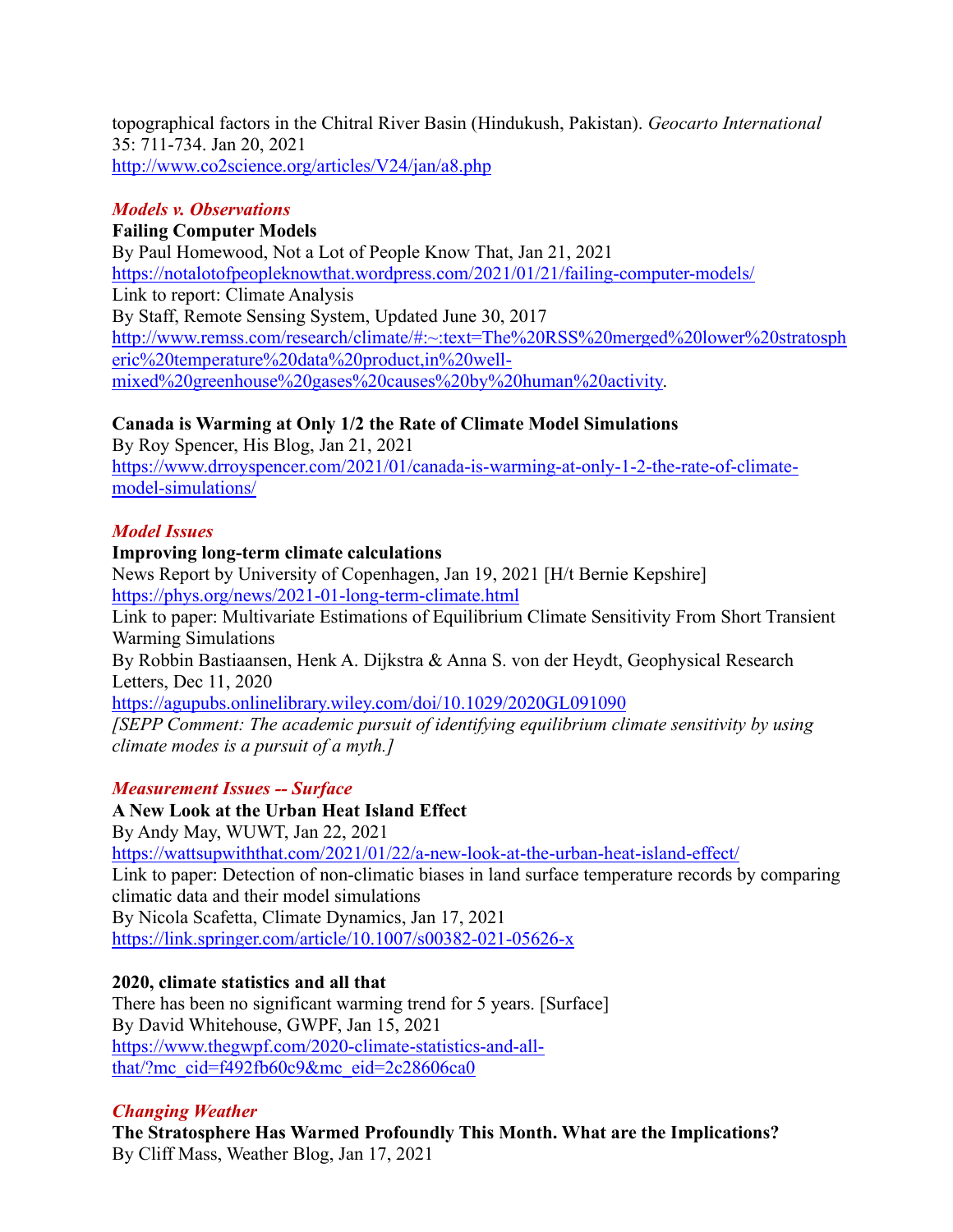<https://cliffmass.blogspot.com/2021/01/the-stratosphere-has-warmed-profoundly.html>

**Late rainy season reliably predicts drought in regions prone to food insecurity** New indicator could help mitigate food insecurity in Sub-Saharan Africa Research News by PLOS, Jan 20, 2021 [H/t WUWT] [https://www.eurekalert.org/pub\\_releases/2021-01/p-lrs011321.php](https://www.eurekalert.org/pub_releases/2021-01/p-lrs011321.php) Link to paper: A slow rainy season onset is a reliable harbinger of drought in most food insecure regions in Sub-Saharan Africa By Shraddhanand Shukla, et al. Plos One, Jan 20, 2021 <https://journals.plos.org/plosone/article?id=10.1371/journal.pone.0242883> *[SEPP Comment: Strongly question opening clause: "Since 2015, Sub-Saharan Africa (SSA) has experienced an unprecedented rise in acute food insecurity (AFI),…" Compared to what?]*

#### **Sea Ice Slows Ships In North China Ports**

By Muyu Xu and Chen Aizhu, Reuters, Jan 12, 2021 [H/t WUWT] <https://gcaptain.com/sea-ice-slows-ships-in-north-china-ports/>

#### *Changing Climate*

**UCI researchers: Climate change will alter the position of the Earth's tropical rain belt** Difference by the year 2100 expected to impact global biodiversity, food security News Release, UCI (University of California, Ivine), Jan 19, 2021 [H/t WUWT] [https://news.uci.edu/2021/01/18/uci-researchers-climate-change-will-alter-the-position-of-the](https://news.uci.edu/2021/01/18/uci-researchers-climate-change-will-alter-the-position-of-the-earths-tropical-rain-belt/)[earths-tropical-rain-belt/](https://news.uci.edu/2021/01/18/uci-researchers-climate-change-will-alter-the-position-of-the-earths-tropical-rain-belt/) *[SEPP Comment: If climate change is human caused, what caused past changes in the tropical* 

*rain belt [Intertropical Convergence Zone (ITCZ)]?]* 

#### **148 papers for high sticking**

By John Robson, Climate Discussion Nexus, Jan 20, 2021 <https://climatediscussionnexus.com/2021/01/20/148-papers-for-high-sticking/>

#### *Changing Seas*

#### **New Study: Coral Bleaching 'Repeatedly Occurred' Throughout The Warmer-Than-Today Mid-Holocene**

By Kenneth Richard, No Tricks Zone, Jan 18, 2021

[https://notrickszone.com/2021/01/18/new-study-coral-bleaching-repeatedly-occurred-throughout](https://notrickszone.com/2021/01/18/new-study-coral-bleaching-repeatedly-occurred-throughout-the-warmer-than-today-mid-holocene/)[the-warmer-than-today-mid-holocene/](https://notrickszone.com/2021/01/18/new-study-coral-bleaching-repeatedly-occurred-throughout-the-warmer-than-today-mid-holocene/)

Link to paper; New evidence for the periodic bleaching and recovery of Porites corals during the mid-late Holocene in the northern South China Sea

By Hao Wang, et al. Global and Planetary Change, February 2121

<https://www.sciencedirect.com/science/article/abs/pii/S0921818120302885>

*[SEPP Comment: More zombie corals that came back from the death by sea surface temperatures and sea surface salinity?]*

#### **A picture is worth a thousand equations**

By John Robson, Climate Discussion Nexus, Jan 20, 2021

<https://climatediscussionnexus.com/2021/01/20/a-picture-is-worth-a-thousand-equations/>

"Any suitably trained non-fool can write equations that 'predict' the warming after 1980 and pin it on CO2. But they cannot write equations that also predict the cooling from 1940 to 1980 and pin it on CO2 or, crucially, predict the warming from 1900 to 1940 and pin it on CO2."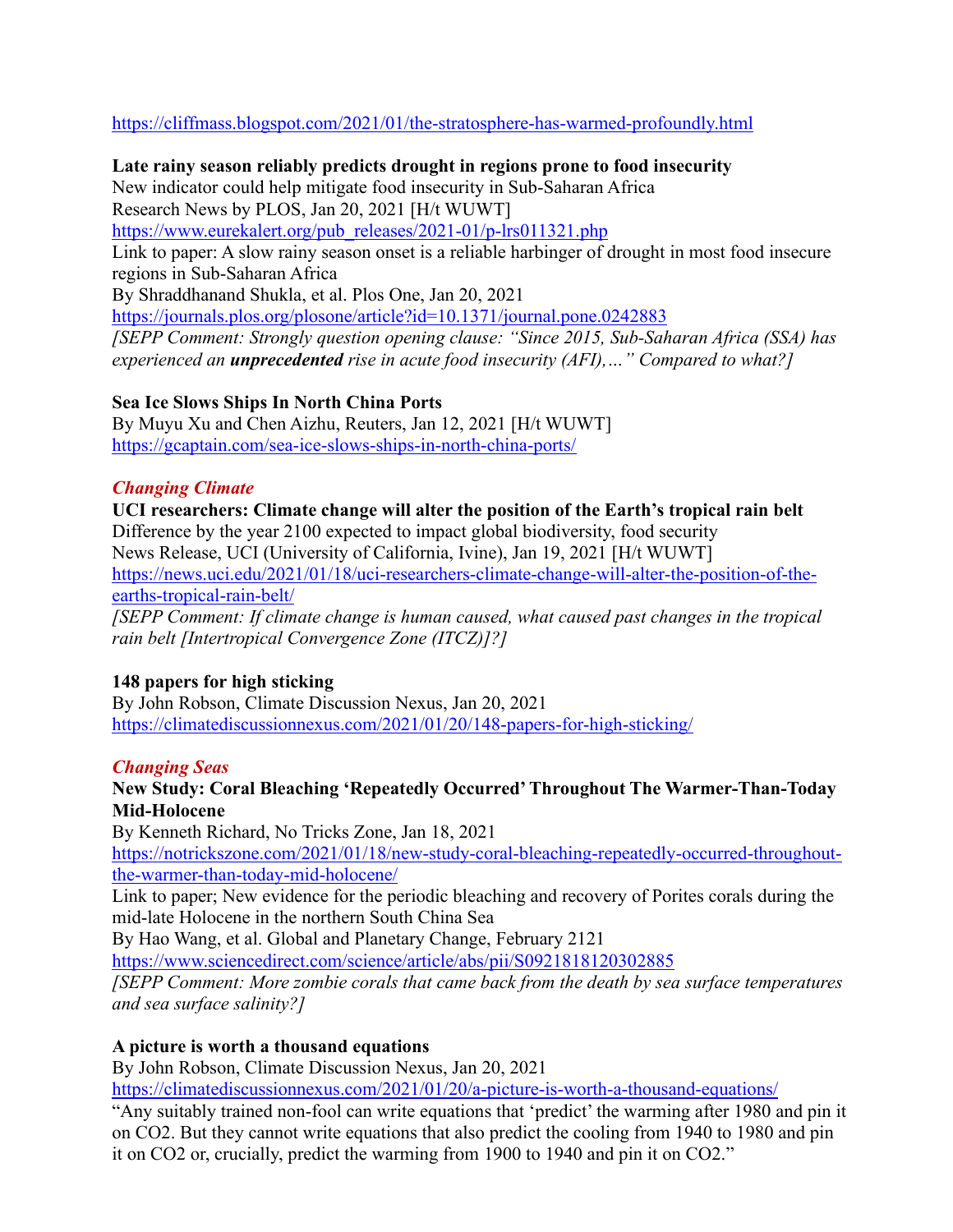### *Changing Cryosphere – Land / Sea Ice*

### **Arctic Cool Off: Canada, Greenland And Iceland Have Seen Almost No Warming So Far This Century**

By Kirye and Pierre Gosselin, No Tricks Zone, Jan 20, 2021 [https://notrickszone.com/2021/01/20/arctic-cool-off-canada-greenland-and-iceland-have-seen](https://notrickszone.com/2021/01/20/arctic-cool-off-canada-greenland-and-iceland-have-seen-almost-no-warming-so-far-this-century/)[almost-no-warming-so-far-this-century/](https://notrickszone.com/2021/01/20/arctic-cool-off-canada-greenland-and-iceland-have-seen-almost-no-warming-so-far-this-century/)

#### **Greenland Ice Mass Loss Below Average In 2020**

By Paul Homewood, Not a Lot of People Know That, Jan 18, 2021 [https://notalotofpeopleknowthat.wordpress.com/2021/01/18/greenland-ice-mass-loss-below](https://notalotofpeopleknowthat.wordpress.com/2021/01/18/greenland-ice-mass-loss-below-average-in-2020/)[average-in-2020/](https://notalotofpeopleknowthat.wordpress.com/2021/01/18/greenland-ice-mass-loss-below-average-in-2020/)

"What is evident is that there has been no acceleration in melt since the start of records in 2002. This runs counter to the alarmist message commonly perpetuated, for instance the ever reliable BBC!"

#### **Antarctica: The ocean cools at the surface but warms up at depth**

By CNRS, Phys.org, Jan 21, 2021 [H/t Bernie Kepshie]

<https://phys.org/news/2021-01-antarctica-ocean-cools-surface-depth.html>

Link to paper: Southern Ocean in-situ temperature trends over 25 years emerge from interannual variability

By Matthis Auger, et al. Nature Communications, Jan 21, 2021 <https://www.nature.com/articles/s41467-020-20781-1>

"The study points to major changes around the polar ice cap where temperatures are increasing by

0.04°C per decade, which could have serious consequences for Antarctic ice."

"This is the longest series of temperature records in the Southern Ocean covering north to south." *[SEPP Comment: Very spotty data taken to a depth of 800 meters. 0.04°C per decade is within the range of error in measurement.]*

#### *Acidic Waters*

#### **Acidification impedes shell development of plankton off the US West Coast**

News Release by NOAA Headquarters, Jan 19, 2021 [H/t WUWT]

[https://www.eurekalert.org/pub\\_releases/2021-01/nh-ais011921.php](https://www.eurekalert.org/pub_releases/2021-01/nh-ais011921.php)

Link to paper: Pteropods make thinner shells in the upwelling region of the California Current Ecosystem

By Lisette Mekkes, et al. Nature, Jan 18, 2021

<https://www.nature.com/articles/s41598-021-81131-9>

From the abstract: 'Depth-averaged pH ranged from 8.03 in warmer offshore waters to 7.77 in cold CO2-rich waters nearshore. We thus infer that pteropods make thinner shells where upwelling brings more acidified and colder waters to the surface."

*[SEPP Comment: Note that the pH shows the solution remains alkaline. Could colder waters be the reason for the thinning shells?]*

#### *Lowering Standards*

#### **Have Your Say About The BBC!**

By Paul Homewood, Not a Lot of People Know That, Jan 20, 2021

<https://notalotofpeopleknowthat.wordpress.com/2021/01/20/have-your-say-about-the-bbc/>

"They'll probably ignore it, but at least it's a chance to get it off your chest and let them know how you really feel!!"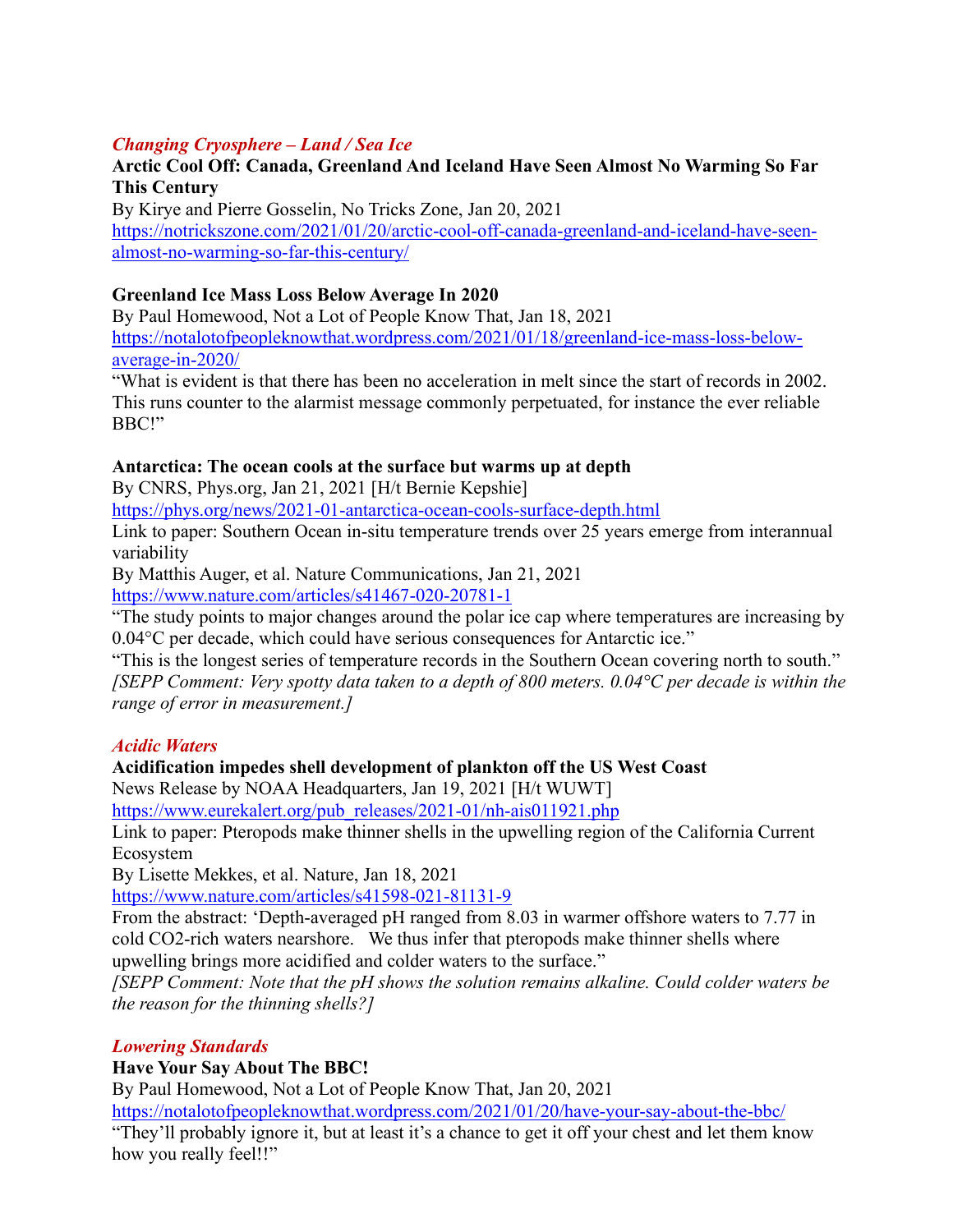### *Communicating Better to the Public – Make things up.*

**Study: Global Warming will Impact Children's Nutrition**

By Eric Worrall, WUWT, Jan 20, 2020

<https://wattsupwiththat.com/2021/01/20/study-global-warming-will-impact-childrens-nutrition/> Link to study: Climate impacts associated with reduced diet diversity in children across nineteen countries

By Meredith T Niles, et al. Environmental Research Letters, Jan 14, 2021 <https://iopscience.iop.org/article/10.1088/1748-9326/abd0ab>

### **Warming pandemic**

By John Robson, Climate Discussion Nexus, Jan 20, 2021 <https://climatediscussionnexus.com/2021/01/20/warming-pandemic/> *[SEPP Comment: Addressing claims such as Anthony Fauci's "We have entered a pandemic era."]*

### *Communicating Better to the Public – Use Propaganda*

**As oceans warm, large fish struggle**

News Release by McGill University, Jan 21, 2021 [H/t Bernie Kepshire] <https://phys.org/news/2021-01-oceans-large-fish-struggle.html>

Link to paper: Oxygen limitation may affect the temperature and size dependence of metabolism in aquatic ectotherms

By Juan G. Rubalcaba, PNAS, Nov 30, 2021

<https://www.pnas.org/content/117/50/31963>

*[SEPP Comment: The giant (15 to 18 meter) Megalodon did not exist during the Miocene, a warm Epoch prior to the current ice age?]*

#### *Expanding the Orthodoxy*

# **Climate Activists Target ESG [Environmental, social and governance criteria]**

By Donn Dears, Power For USA, Jan 22, 2021

<https://ddears.com/2021/01/22/climate-activists-target-esg/>

"No matter how noble the original concept, it has morphed into a tool to force Americans into making only those investments that radical environmentalists and governments deem appropriate."

#### **Fighting climate crisis made harder by Covid-19 inequality, says WEF**

Environmental issues are biggest danger in coming years, says international organization By Larry Elliott, The Guardian, Jan 19, 2021 [H/t Bernie Kepshire] <https://www.theguardian.com/business/2021/jan/19/climate-crisis-covid-19-inequality-wef>

### *Questioning European Green*

#### **An ill wind for hard-up electricity users**

By Andrew Montford, The Conservative Woman, Jan 15, 2021

<https://www.conservativewoman.co.uk/an-ill-wind-for-hard-up-electricity-users/>

"On Thursday, with wind speeds even lower, prices for balancing during the evening peak shot up again, reaching £1,400. By Friday's peak, that figure had risen to a record-breaking £4,000."

### **8 January 2021: Europe just skirted blackout disaster**

By Henrik Paulitz, Kalte Sonne, Trans Via GWPF, Jan 17, 2021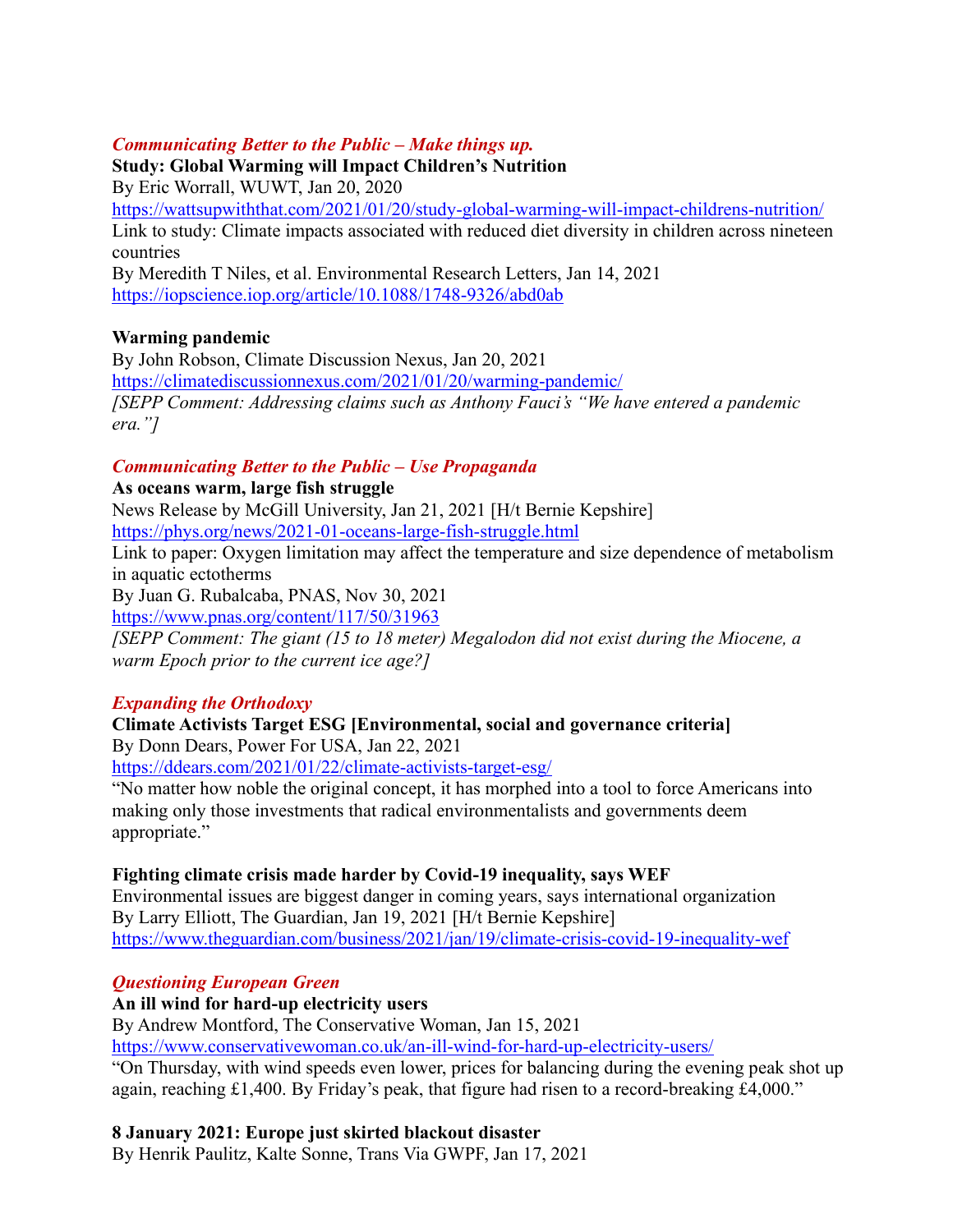<https://www.thegwpf.com/8-january-2021-europe-just-skirted-blackout-disaster/>

#### **A cold time in the old house tonight**

By John Robson, Climate Discussion Nexus, Jan 20, 2021 <https://climatediscussionnexus.com/2021/01/20/a-cold-time-in-the-old-house-tonight/>

#### *Questioning Green Elsewhere*

**Climate Action Paradox** By Donn Dears, Power For USA, Jan 19, 2021 <https://ddears.com/2021/01/19/climate-action-paradox/> *[SEPP Comment: Europe's neo-colonialism.]* 

#### **Fossil fuels to dominate Africa's energy mix this decade – report**

By Paul Homewood, Not a Lot of People Know That, Jan 19, 2021 [https://notalotofpeopleknowthat.wordpress.com/2021/01/19/fossil-fuels-to-dominate-africas](https://notalotofpeopleknowthat.wordpress.com/2021/01/19/fossil-fuels-to-dominate-africas-energy-mix-this-decade-report/)[energy-mix-this-decade-report/](https://notalotofpeopleknowthat.wordpress.com/2021/01/19/fossil-fuels-to-dominate-africas-energy-mix-this-decade-report/)

#### *Non-Green Jobs*

**Canadian firm cuts 1,000 jobs after Biden revokes Keystone XL permit** By Rachel Frazin, The Hill, Jan 21, 2021 [https://thehill.com/policy/energy-environment/535273-canadian-firm-cuts-1000-jobs-after-biden](https://thehill.com/policy/energy-environment/535273-canadian-firm-cuts-1000-jobs-after-biden-revokes-keystone-xl-permit)[revokes-keystone-xl-permit](https://thehill.com/policy/energy-environment/535273-canadian-firm-cuts-1000-jobs-after-biden-revokes-keystone-xl-permit)

#### **Vauxhall plant at risk after 'brutal' 2030 ban, says Stellantis boss**

Chief executive of newly formed carmaker warns future of UK production depends on government By Jasper Jolly, The Guardian, Jan 19, 2021 [H/t GWPF] [https://www.theguardian.com/business/2021/jan/19/vauxhall-plant-at-risk-after-brutal-2030-ban](https://www.theguardian.com/business/2021/jan/19/vauxhall-plant-at-risk-after-brutal-2030-ban-says-stellantis-boss-carlos-tavares)[says-stellantis-boss-carlos-tavares](https://www.theguardian.com/business/2021/jan/19/vauxhall-plant-at-risk-after-brutal-2030-ban-says-stellantis-boss-carlos-tavares)

#### *Litigation Issues*

#### **Legal bid to stop UK building Europe's biggest gas power plant fails**

Plan has been approved despite environmental objections and criticism over climate leadership By Damian Carrington, The Guardian, Jan 21, 2021 [H/t GWPF] [https://www.theguardian.com/environment/2021/jan/21/climate-crisis-uk-legal-bid-stop-biggest](https://www.theguardian.com/environment/2021/jan/21/climate-crisis-uk-legal-bid-stop-biggest-gas-power-station-europe-fails)[gas-power-station-europe-fails](https://www.theguardian.com/environment/2021/jan/21/climate-crisis-uk-legal-bid-stop-biggest-gas-power-station-europe-fails)

#### *Cap-and-Trade and Carbon Taxes*

**EU sees carbon border levy as 'matter of survival' for Europe's industry** By Staff, EurActiv & Reuters, Via GWPF, Jan 19, 2021 <https://www.thegwpf.com/eu-sees-carbon-border-levy-as-matter-of-survival-for-europes-industry/>

*Subsidies and Mandates Forever* **Wind Power's PTC: Chapter 14 (13th extension)** By Robert Bradley Jr. Master Resource, Jan 21, 2021 <https://www.masterresource.org/production-tax-credit-ptc/wind-ptc-14th-extension/> *[SEPP Comment: The infant industry is 28 years old and still needs to be subsidy fed.]*

*Energy Issues – Non-US*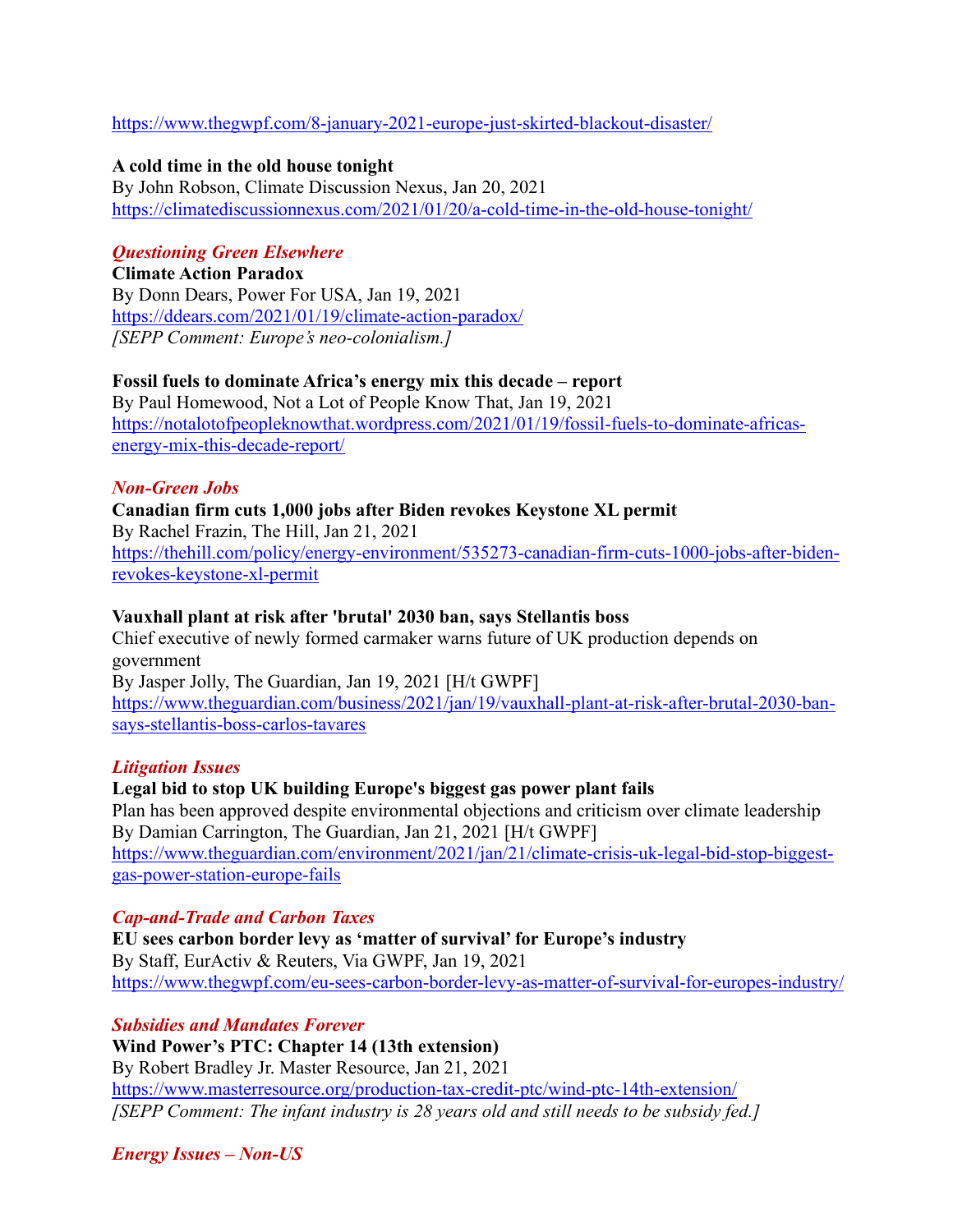#### **Last-Ditch Effort: Germany Weighs Electricity Rationing Scheme To Stabilize Its Now Shaky Green Power Grid**

By P Gosselin, No Tricks Zone, Jan 19, 2021 [https://notrickszone.com/2021/01/19/last-ditch-effort-germany-weighs-electricity-rationing](https://notrickszone.com/2021/01/19/last-ditch-effort-germany-weighs-electricity-rationing-scheme-to-stabilize-its-now-shaky-green-power-grid/)[scheme-to-stabilize-its-now-shaky-green-power-grid/](https://notrickszone.com/2021/01/19/last-ditch-effort-germany-weighs-electricity-rationing-scheme-to-stabilize-its-now-shaky-green-power-grid/)

### *Energy Issues -- US*

**The Power Grids Are Not Ok**

By Conor Bernstein, Real Clear Energy, Jan 19, 2021 https://www.realclearenergy.org/articles/2021/01/19/the power\_grids\_are\_not\_ok\_657067.html

**The Power Purchase Agreement in Transition** By Editors, Power Mag. Jan 4, 2021 <https://www.powermag.com/the-power-purchase-agreement-in-transition/>

#### *Washington's Control of Energy*

**Biden's Attack on the Keystone XL Pipeline Is Politics, Not Policy** By Steve Milloy, Inside Sources, Jan 19, 2021 [Biden's Attack on the Keystone XL Pipeline Is Politics, Not Policy –](https://www.insidesources.com/bidens-attack-on-the-keystone-xl-pipeline-is-politics-not-policy/) InsideSources

#### **Biden Promises Science Will Guide Him. So Why Is He Canceling the Keystone XL Pipeline?**

By Bryan Preston, PJ Media, Jan 18, 2021 [H/t Bernie Kepshire] [https://pjmedia.com/news-and-politics/bryan-preston/2021/01/18/biden-promises-science-will](https://pjmedia.com/news-and-politics/bryan-preston/2021/01/18/biden-promises-science-will-guide-him-so-why-is-he-canceling-the-keystone-xl-pipeline-n1394574)[guide-him-so-why-is-he-canceling-the-keystone-xl-pipeline-n1394574](https://pjmedia.com/news-and-politics/bryan-preston/2021/01/18/biden-promises-science-will-guide-him-so-why-is-he-canceling-the-keystone-xl-pipeline-n1394574)

#### **Biden's Interior Department temporarily blocks new drilling on public lands**

By Rebecca Beitsch, The Hill, Jan 21, 2021 [https://thehill.com/policy/energy-environment/535224-bidens-interior-dept-temporary-blocks](https://thehill.com/policy/energy-environment/535224-bidens-interior-dept-temporary-blocks-drilling-on-public-lands)[drilling-on-public-lands](https://thehill.com/policy/energy-environment/535224-bidens-interior-dept-temporary-blocks-drilling-on-public-lands)

### **Biden To Cut Off His Nose To Spite His Face**

By Paul Homewood, Not a Lot of People Know That, Jan 20, 2021 [https://notalotofpeopleknowthat.wordpress.com/2021/01/20/biden-to-cut-off-his-nose-to-spite](https://notalotofpeopleknowthat.wordpress.com/2021/01/20/biden-to-cut-off-his-nose-to-spite-his-face/)[his-face/](https://notalotofpeopleknowthat.wordpress.com/2021/01/20/biden-to-cut-off-his-nose-to-spite-his-face/)

### *Return of King Coal?*

**Coal Powers China** By Viv Forbes, The Australian Climate Sceptics Blog, Jan 19, 2021 <http://theclimatescepticsparty.blogspot.com/2021/01/coal-powers-china.html>

#### *Nuclear Energy and Fears*

#### **The Nuclear Energy Advancements Of The Past Four Years Will Blow Your Mind**

Fission energy can change America's power for the better -- and we're finally seeing progress in revitalizing the field across the country.

By Jonah Gottschalk, The Federalist, Jan 15, 2021

[https://thefederalist.com/2021/01/15/the-nuclear-energy-advancements-of-the-past-four-years](https://thefederalist.com/2021/01/15/the-nuclear-energy-advancements-of-the-past-four-years-will-blow-your-mind/)[will-blow-your-mind/](https://thefederalist.com/2021/01/15/the-nuclear-energy-advancements-of-the-past-four-years-will-blow-your-mind/)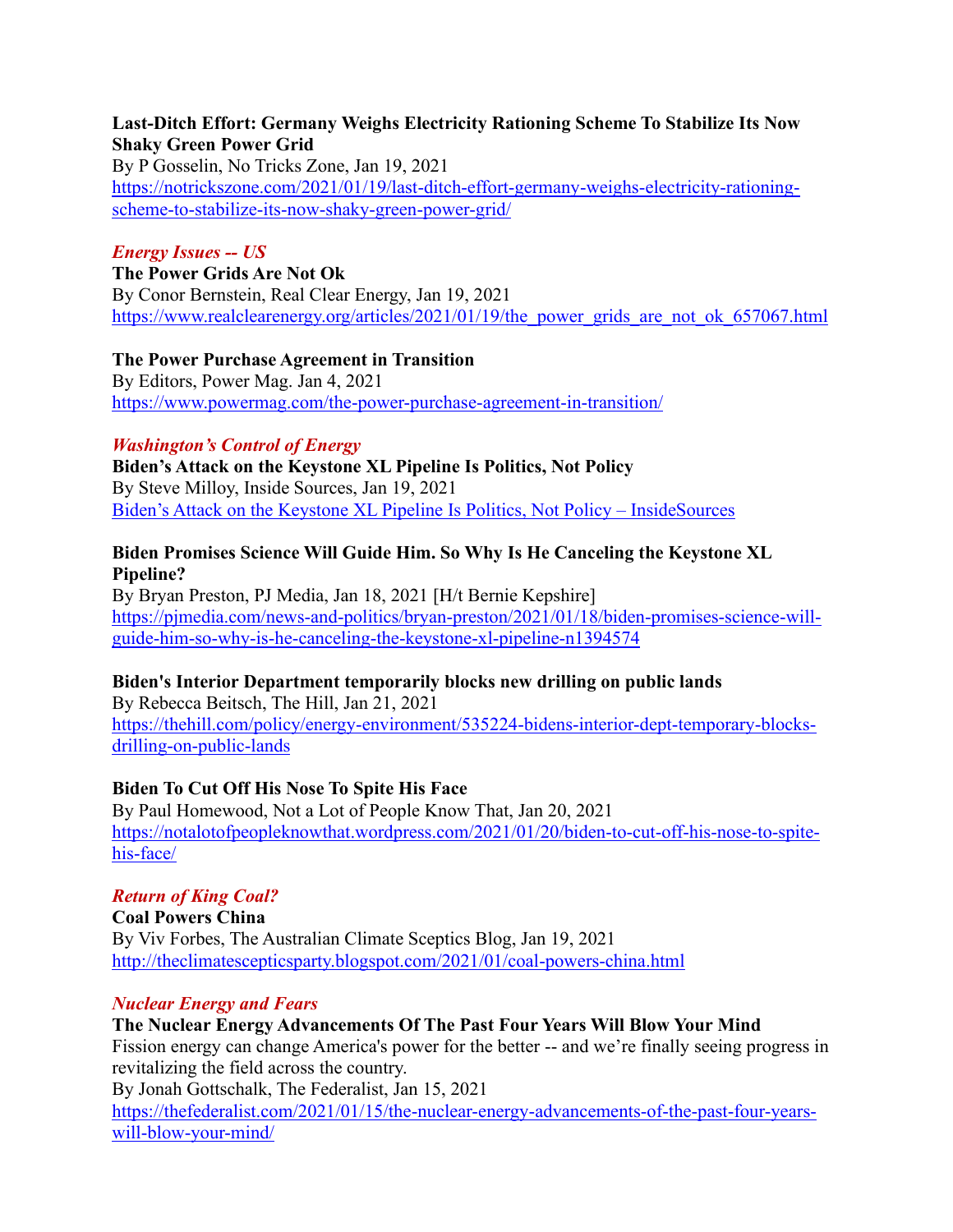#### *Alternative, Green ("Clean") Solar and Wind*

**Rare earths first? Or last?** By Duggan Flanakin, WUWT, Jan 22, 2021 <https://wattsupwiththat.com/2021/01/22/rare-earths-first-or-last/>

#### **Will 2021 be the year offshore wind power finally takes off?**

An administration ready to tackle climate change may help—but it's the years of planning that could really pay off By Tara Lohan, The Revelator, Jan 13, 2021 <https://therevelator.org/offshore-wind-growth/> *[SEPP Comment: As usual, no mention that wind power is unreliable, and cost-effective storage is needed.]*

#### *Alternative, Green ("Clean") Energy -- Other*

**John Constable: Why Europe's 'Green' Hydrogen Hype Is Likely To Flop** By John Constable, GWPF, July 8, 2020 <https://www.thegwpf.com/europes-green-hydrogen-hype-is-likely-to-flop/> Link to report: Hydrogen: The Once And Future Fuel (pdf) By John Constable, GWPF, June 2020 <https://www.thegwpf.org/content/uploads/2020/06/Hydrogen-Fuel.pdf> *[SEPP Comment: Discusses the difficulty and costs in producing, storing, and distributing hydrogen.]*

#### **'Carbon-neutrality is a fairy tale': how the race for renewables is burning Europe's forests**

Wood pellets are sold as a clean alternative to coal. But is the subsidised bioenergy boom accelerating the climate crisis?

By Hazel Sheffield, The Guardian, Jan 14, 2021 [https://www.theguardian.com/world/2021/jan/14/carbon-neutrality-is-a-fairy-tale-how-the-race](https://www.theguardian.com/world/2021/jan/14/carbon-neutrality-is-a-fairy-tale-how-the-race-for-renewables-is-burning-europes-forests)[for-renewables-is-burning-europes-forests](https://www.theguardian.com/world/2021/jan/14/carbon-neutrality-is-a-fairy-tale-how-the-race-for-renewables-is-burning-europes-forests)

#### *Alternative, Green ("Clean") Vehicles*

**Inexpensive battery charges rapidly for electric vehicles, reduces range anxiety** News Release, by Pennsylvania State University, Jan 18, 2021 [H/t Bernie Kepshire] <https://techxplore.com/news/2021-01-inexpensive-battery-rapidly-electric-vehicles.html> Link to paper: Thermally modulated lithium iron phosphate batteries for mass-market electric vehicles By Xiao-Guang Yang, Teng Liu & Chao-Yang Wang, Nature Energy, Jan 18, 2021 <https://www.nature.com/articles/s41560-020-00757-7>

#### *Carbon Schemes*

**Claim: Carbon Capture Vital to Meeting Climate Goals** By Eric Worrall, WUWT, Jan 18, 2021 <https://wattsupwiththat.com/2021/01/18/claim-carbon-capture-vital-to-meeting-climate-goals/>

#### *California Dreaming*

**California secretly struggles with renewables** By David Wojick, CFACT, Jan 16, 2021 [California secretly struggles](https://www.cfact.org/2021/01/16/california-secretly-struggles-with-renewables/) with renewables | CFACT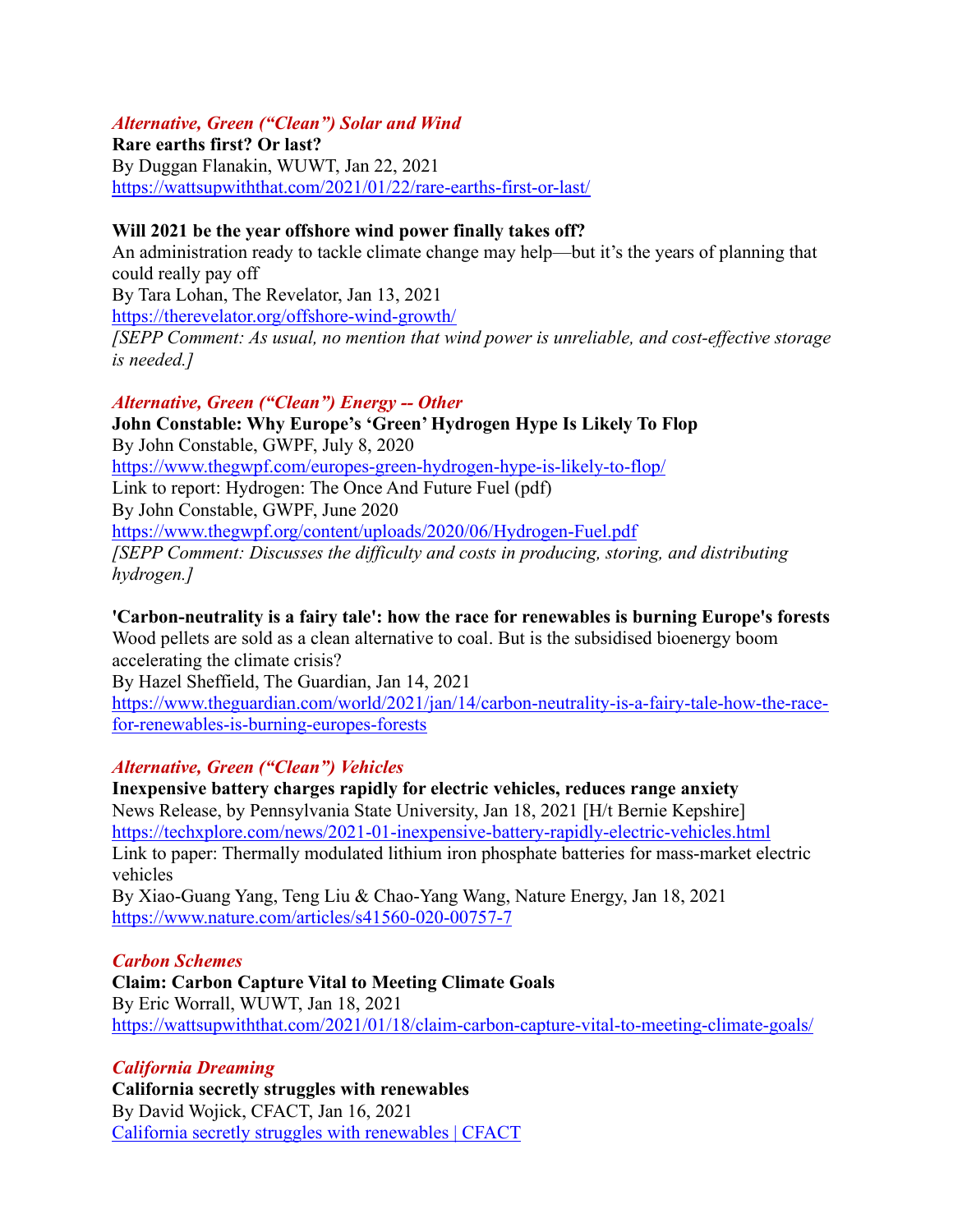#### *Health, Energy, and Climate*

**Coronavirus vaccines wouldn't be possible without oil and gas** By Kevin Mooney, Washington Examiner, Jan 18, 2021 [https://www.washingtonexaminer.com/opinion/the-covid-19-vaccination-campaign-would-not-be](https://www.washingtonexaminer.com/opinion/the-covid-19-vaccination-campaign-would-not-be-possible-without-oil-and-gas)[possible-without-oil-and-gas](https://www.washingtonexaminer.com/opinion/the-covid-19-vaccination-campaign-would-not-be-possible-without-oil-and-gas)

### *Oh Mann!*

### **It's a plot**

By John Robson, Climate Discussion Nexus, Jan 20, 2021 <https://climatediscussionnexus.com/2021/01/20/its-a-plot/>

"Thus in his new book, Michael Mann sneers that the forces of climate darkness have found a new plan. 'The plutocrats who are tied to the fossil fuel industry', he tells an interviewer, have adopted strategies perfected by the tobacco and gun lobbies. Then in the actual book 'Malice, hatred, jealousy, fear, rage, bigotry, all of the most base, reptilian brain impulses — corporate polluters and their allies have waged a campaign to tap into all of that', he raves about these lizard people. 'The enemy is also employing PSYOP in its war on climate action… the forces of denial and delay are using our fear and anxiety against us so we remain like deer in the headlights… the most immoral act in the history of human civilization: not just a crime against humanity, but a crime against our planet.'"

*[SEPP Comment: Is this considered refined, factual discourse at Penn State University?]*

#### *Environmental Industry*

### **Kittiwake extinction risk and the death of Environmentalism**

By John Constable, GWPF, Jan 19, 2021

<https://www.thegwpf.com/kittiwake-extinction-risk-and-the-death-of-environmentalism/> *[SEPP Comment; To the environmentalists, what is a few birds compared with saving the planet. There is more money to be made in saving the planet.]*

### *Other Scientific News*

#### **Climate extinction theory faces extinction: Woolly mammoths may have lived thousands of years after supposed extinction**

By Staff, GWPF & Scientific American, Jan 19, 2021

[https://www.thegwpf.com/climate-extinction-theory-faces-extinction-woolly-mammoths-may](https://www.thegwpf.com/climate-extinction-theory-faces-extinction-woolly-mammoths-may-have-lived-thousands-of-years-after-supposed-extinction/)[have-lived-thousands-of-years-after-supposed-extinction/](https://www.thegwpf.com/climate-extinction-theory-faces-extinction-woolly-mammoths-may-have-lived-thousands-of-years-after-supposed-extinction/)

### *Other News that May Be of Interest*

### **Biden Admin Deletes '1776 Commission' from White House Website Immediately After Inauguration**

By Alana Mastrangelo, Breitbart, Jan 20, 2021

[https://www.breitbart.com/politics/2021/01/20/president-trumps-1776-commission-removed](https://www.breitbart.com/politics/2021/01/20/president-trumps-1776-commission-removed-from-white-house-website/?utm_source=newsletter&utm_medium=email&utm_term=daily&utm_campaign=20210120)[from-white-house-](https://www.breitbart.com/politics/2021/01/20/president-trumps-1776-commission-removed-from-white-house-website/?utm_source=newsletter&utm_medium=email&utm_term=daily&utm_campaign=20210120)

[website/?utm\\_source=newsletter&utm\\_medium=email&utm\\_term=daily&utm\\_campaign=20210](https://www.breitbart.com/politics/2021/01/20/president-trumps-1776-commission-removed-from-white-house-website/?utm_source=newsletter&utm_medium=email&utm_term=daily&utm_campaign=20210120) [120](https://www.breitbart.com/politics/2021/01/20/president-trumps-1776-commission-removed-from-white-house-website/?utm_source=newsletter&utm_medium=email&utm_term=daily&utm_campaign=20210120)

*[SEPP Comment: It is now improper for anyone in Washington to question the false claim that slavery provided the economic strength of the US? The economic power of the slave states won the Civil War?]*

**It's Fake News That the 1776 Commission Report Whitewashes America's Past** By Victor Davis Hanson, The Daily Signal, Jan 21, 2021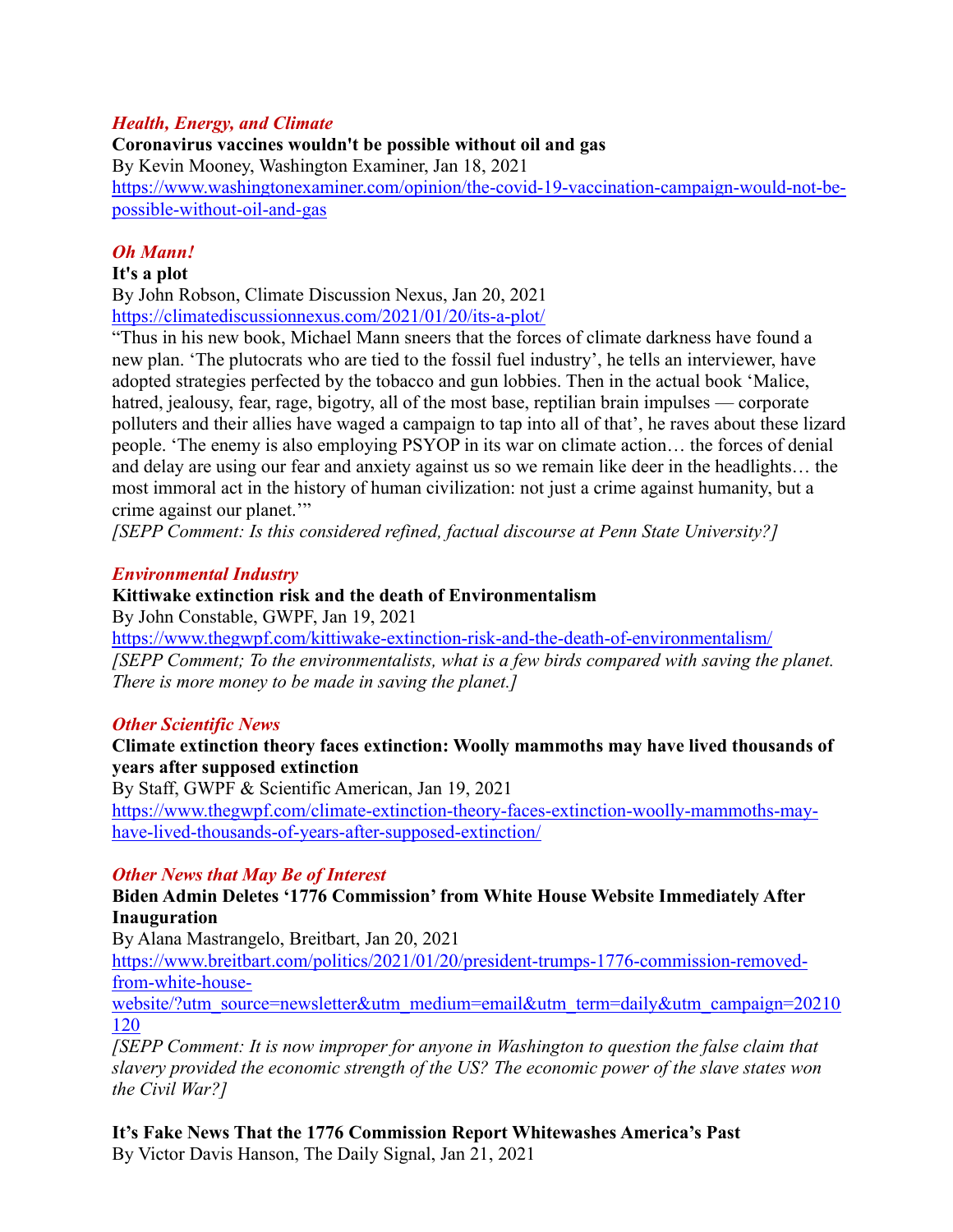#### 1776 Commission Report Doesn't Whitewash America's Past (dailysignal.com)

### **BELOW THE BOTTOM LINE**

#### **Greenpeace Blame Cold Weather On Global Warming!!**

By Paul Homewood, Not a Lot of People Know That, Jan 19, 2021 [https://notalotofpeopleknowthat.wordpress.com/2021/01/19/greenpeace-blame-cold-weather-on](https://notalotofpeopleknowthat.wordpress.com/2021/01/19/greenpeace-blame-cold-weather-on-global-warming/)[global-warming/](https://notalotofpeopleknowthat.wordpress.com/2021/01/19/greenpeace-blame-cold-weather-on-global-warming/)

"You could not make it up – but Greenpeace can!!"

# **Latest Climate Change Solution: Direct Air Capture Powered by Geothermal Energy** By Eric Worrall, WUWT, Jan 22, 2021 [https://wattsupwiththat.com/2021/01/21/latest-climate-change-solution-direct-air-capture-](https://wattsupwiththat.com/2021/01/21/latest-climate-change-solution-direct-air-capture-powered-by-geothermal-energy/)

[powered-by-geothermal-energy/](https://wattsupwiththat.com/2021/01/21/latest-climate-change-solution-direct-air-capture-powered-by-geothermal-energy/)

#### **NASA data reveals the truth about Covid-19's effect on climate change**

"This is the warmest decade in the historical record without any question whatsoever." By Passant Rabie, Inverse, Accessed Jan 19, 2021 [H/t Bernie Kepshire] <https://www.inverse.com/science/nasa-data-reveal-covid-effect-on-climate> *[SEPP Comment: Funny headline, Covid influences climate change.]*

#### **Using 100-million-year-old fossils and gravitational-wave science to predict Earth's future climate**

Press Release by ARC Centre of Excellence for Gravitational Wave Discovery, Jan 19, 2021 [H/t Bernie Kepshire]

<https://phys.org/news/2021-01-million-year-old-fossils-gravitational-wave-science-earth.html> Link to paper: OPTiMAL: a new machine learning approach for GDGT-based palaeothermometry By Tom Dunkley Jones, et al. Climate of the Past, Dec 23, 2020 <https://cp.copernicus.org/articles/16/2599/2020/>

### **ARTICLES**

#### **Trump and the Failure of the Expert Class**

They were right about his character, but his defects were obvious to almost everyone. They were wrong about virtually all else.

By Barton Swaim, WSJ, Jan 22, 2021 [Trump and the Failure of the Expert Class -](https://www.wsj.com/articles/trump-and-the-failure-of-the-expert-class-11611341116?mod=hp_opin_pos_2) WSJ

TWTW Summary: The editorial page writer begins:

*"The Trump years had something for almost everyone. Progressives had the satisfaction of righteousness and a justification for daily outrage. What they didn't have were policy victories, although they might have had a few if they could have refrained, even for a few days, from treating the president as illegitimate. For conservatives, the case was exactly reversed: They had some major policy wins, but at the cost of frequent embarrassment and dismay at the president's offensive behavior and self-defeating logorrhea.*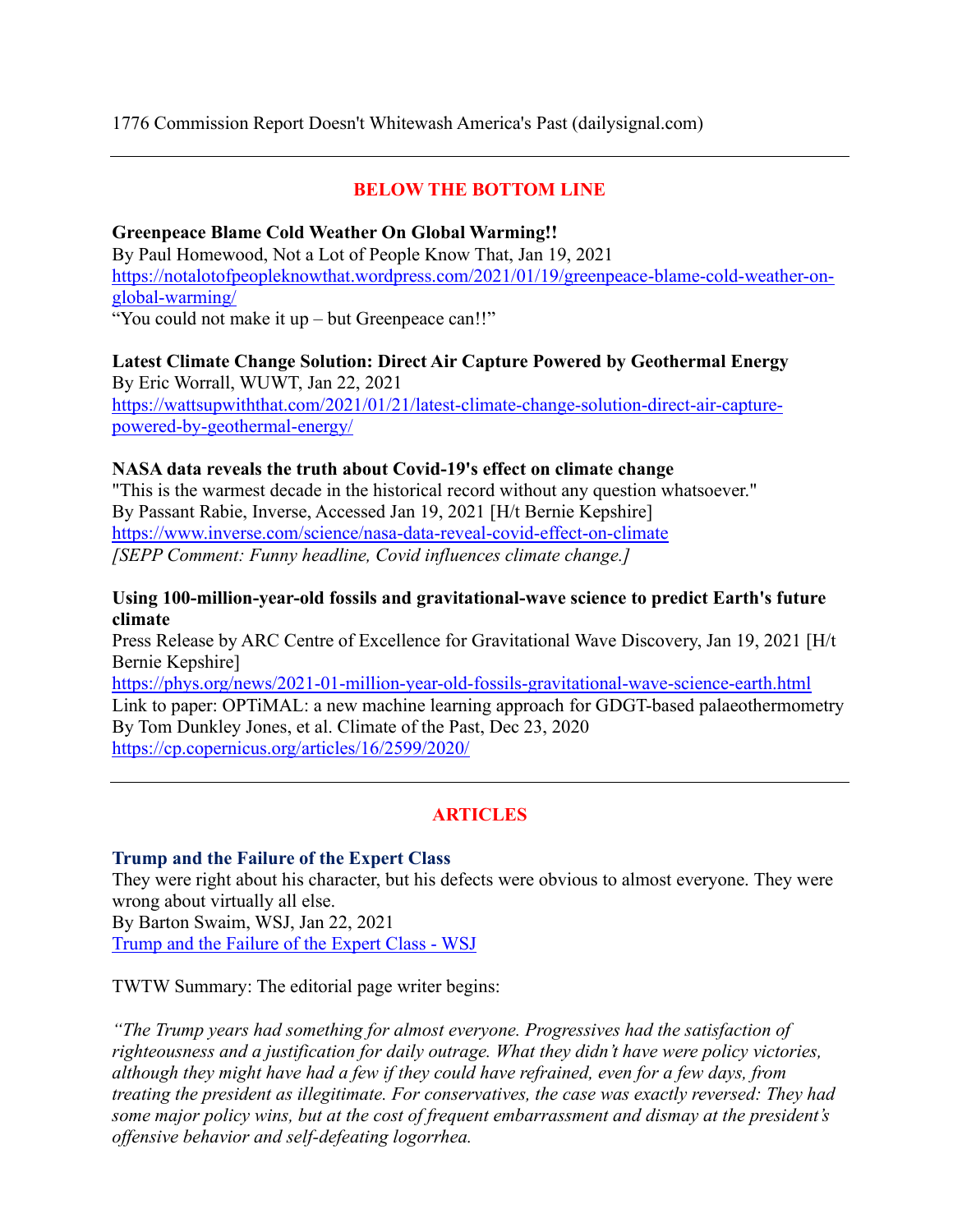*"The worst of his conduct took place after the 2020 election and seemed to fulfill progressive commentators' allegation that Donald Trump was carrying out an "assault on democracy." Mr. Trump's refusal to accept defeat, culminating in demands that Vice President Mike Pence overturn a lawful election on no legal authority, occasioned a debacle that may haunt the Republican Party, and the country, for years.*

*"Even so, the most salient theme of the past five years was not any challenge to democracy. The great theme of the Trump years, the one historians will note a century from now, was the failure of America's expert class. The people who were supposed to know what they were talking about, didn't.* 

*"The failure began with the country's top consultants and pollsters. Candidate Trump did almost everything lavishly paid political consultants would have told him, and did tell him, not to do and he won. The most respected pollsters, meanwhile, predicted a landslide for Hillary Clinton. America's best and brightest political adepts turned out to know very little about the elections they claim to understand.*

*"Also during the 2016 campaign, an assemblage of top-tier academics, intellectuals and journalists warned that Mr. Trump's candidacy signified a fascist threat. Timothy Snyder, a historian of Nazism at Yale, was among the most strident of these prophets. 'Be calm when the unthinkable arrives,' he warned in a Facebook post shortly after the election. 'When the terrorist attack comes, remember that all authorities at all times either await or plan such events in order to consolidate power. Think of the Reichstag fire.' Many experts stuck with the fascism theme after Mr. Trump's election and throughout his presidency. That these cultured authorities couldn't tell the difference between a populist protest against elite contempt and a coup carried out by powerful ideologues will go down as one of the great fiascoes of American intellectual history.* 

*"The fascism charge was only the most acute form of the claim that Mr. Trump was carrying out an 'assault on democracy.' Some semantic clarification is in order here. When intellectuals and journalists of the left use the word 'democracy,'they typically are not referring to elections and decision-making by popularly elected officials. For the left, 'democracy'is another word for progressive policy aims, especially the widening of special political rights and welfare-state provisions to new constituencies. By that definition any Republican president is carrying out an 'assault on democracy.'*

*"Mr. Trump assaulted democracy in the ordinary sense of the word, but he did so only after the 2020 election. That effort was discreditable and disruptive, but it was also delusional and ineffective. It was not the assault the president's expert-class critics had foreseen.*

*"Perhaps those critics failed to understand Mr. Trump's assault on democracy because they had carried out a similar sort of assault in 2016-18, with the support of the federal bureaucracy and the nation's political and cultural elite. I'm referring to the Russia scare: the belief that Mr. "Trump won only because his campaign 'colluded'with agents of Moscow, and that his election in 2016 was therefore illegitimate. The theory made sense only if you couldn't grasp the obvious reasons for Mr. Trump's victory, namely that Hillary Clinton was a terrible candidate and that Obama-era progressivism had become sufficiently unpopular in the Midwest to throw the election to the nationalist candidate. Somehow it was easier for smart and accomplished people to believe that a TV celebrity and political neophyte with attention-deficit issues had entered into a*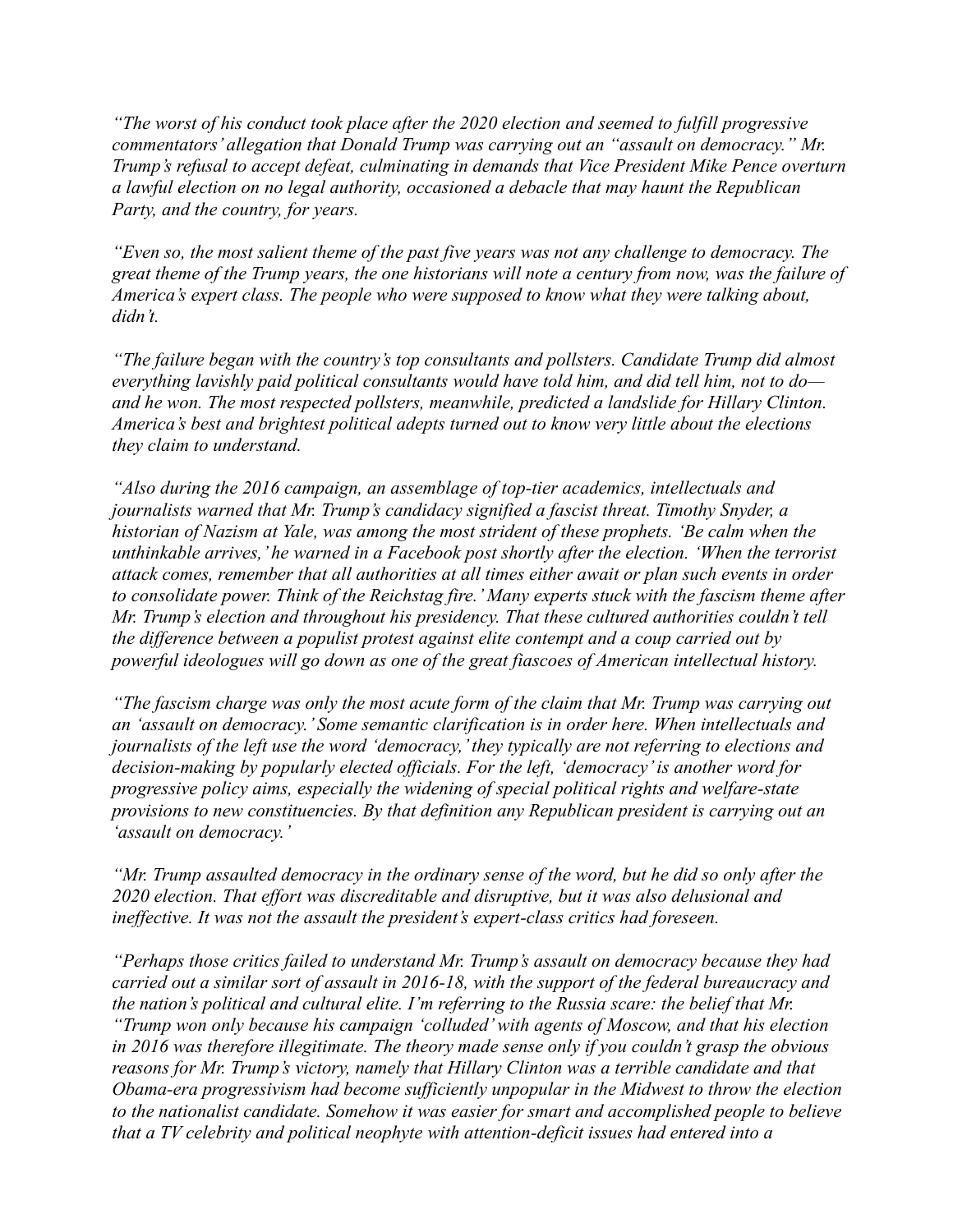*diabolically ingenious pact with a foreign dictator in which the dictator helped him pick up just enough votes in the states he needed to win.*

*"It took a 22-month investigation by a special counsel to establish an absence of evidence that Mr. Trump's campaign had conspired with the Russians. America's best minds and most influential leaders had spent more than two years obsessing over an idiotic conspiracy theory.*

*This spectacular failure of the expert class would have been impossible without the willing support of a credulous news media. That Mr. Trump won the presidency largely by denouncing the media should have suggested to leading journalists and media executives that something in their industry had gone badly wrong. Instead most of them took his rise as license to indulge their worst instincts.* 

*"Reporters treated every turn of events as evidence of Mr. Trump's unique evil. They regarded every preposterous accusation put forward by his political foes as reasonable and likely true."*

After giving examples that news organization asserted "facts" without evidence the editorial writer continues:

*"America's foreign-policy elite didn't perform appreciably better. For decades, they had insisted that peace between Israel and the Arab world was impossible without a long-term solution to the Israel-Palestinian problem. It was an axiom, no longer up for debate. Mr. Trump followed through on a promise long made but not kept by the U.S. government to recognize Jerusalem as the capital of Israel. Foreign-policy experts the world over predicted hellish payback from the Arab world, but the recognition went forward, the U.S. Embassy moved, and the payback consisted of a day's worth of inconsequential protests.'*

After additional examples of successful establishing of diplomatic relationships between Israel and the Arab word the editorial writers continues:

*"Then there are the public-health experts. We are still in the middle of the coronavirus pandemic, so it is difficult to write about it with the perspective it demands. Yet political talking points aside, this much is apparent: No nation—or anyhow no nation that values individual liberty and isn't an island—has managed even to slow the spread of Covid-19 without causing economic ruin and attendant disorder.*

*"The Trump administration made its share of mistakes during the early stages of the pandemic, although its chief failing was the president's lack of rhetorical clarity. But the outstanding failure of the 2020 pandemic was the experts' belief that the only sensible response involved sustained closures of businesses and schools. By any set of criteria outside the self-contained system of public-health best practices, the lockdowns failed. They purchased minor slowdowns in the spread of the virus at the cost of punishing economic destruction, untold social dysfunction, and mindblowing public debt.'*

*"You get the sense that even proponents of the lockdown orthodoxy secretly recognize their folly when they advance the post facto argument that many more people would have died and the hospital system would have collapsed if we hadn't shut down the economy. Upending this conveniently self-exculpatory claim is the fact that many parts of the country didn't lock down, or did so only loosely and briefly, and managed to keep their hospitals running just fine.*